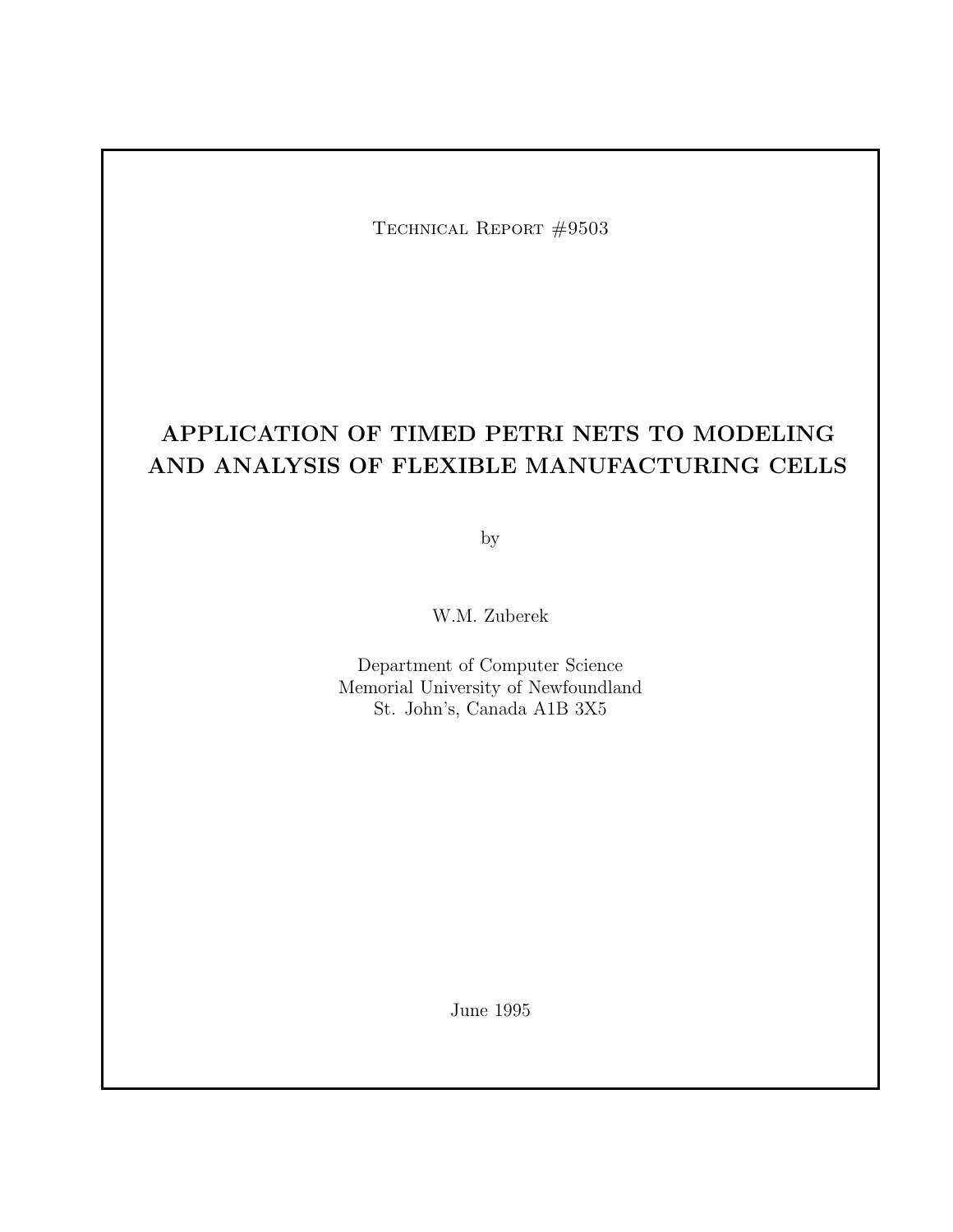Department of Computer Science Memorial University of Newfoundland St. John's, Canada A1B 3X5 tel: (709) 737–8627 fax: (709) 737–2009

Copyright  $\odot$  1995 by W.M. Zuberek. All rights reserved.

The Natural Sciences and Engineering Research Council of Canada partially supported this research through Research Grant A8222.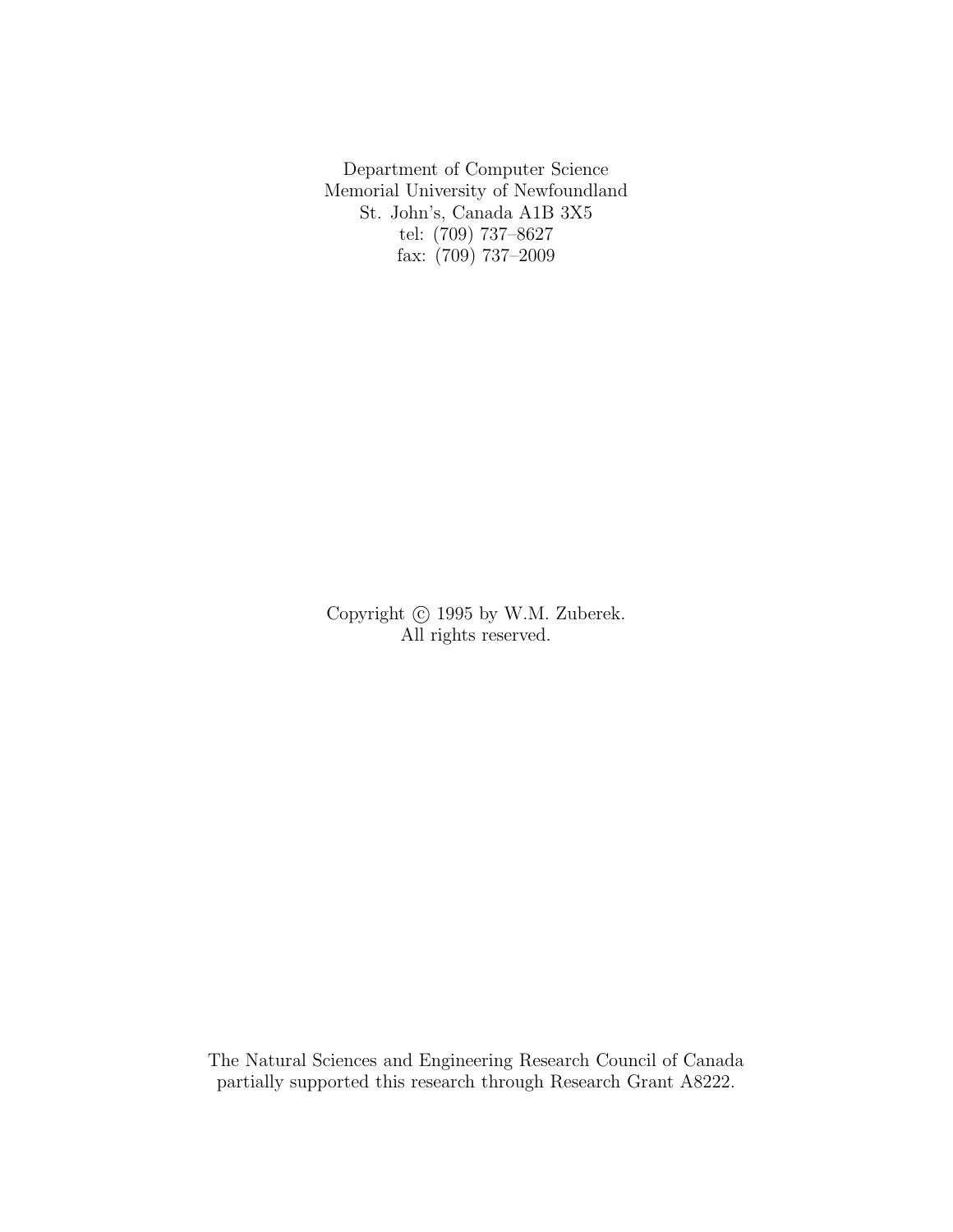# APPLICATION OF TIMED PETRI NETS TO MODELING AND ANALYSIS OF FLEXIBLE MANUFACTURING CELLS

### A b s t r a c t

Timed Petri nets are proposed as models of simple and composite schedules for a large class of manufacturing (or robotic) cells. For simple schedules, exactly one part enters and one leaves the cell in each cycle. Net models of simple schedules can easily be derived from the sequences of robot actions. For composite schedules, several parts enter and leave the cell in each cycle. It appears that models of composite schedules can be obtained by composition of simple schedule. A systematic method of deriving all composite schedules is proposed, and decomposition of derived composite schedules into simple ones is presented. It is shown that simple as well as composite schedules can easily be transformed into timed Petri net models. Invariant analysis of timed net models of schedules is used to derive the cycle times of net models. The solutions are obtained in analytical (or symbolic) form, so they are applicable to a wide spectrum of specific cases. Performance characterization (the cycle time or the throughput) obtained in this way can be used for the maximization of the cell's performance. Because the number of different schedules grows very quickly with the number of machines as well as the length of the (composite) schedule, colored Petri nets are proposed for a uniform representation and analysis of entire classes of schedules. Simple examples illustrate the proposed approach for a robotic cell with three machines.

# A c k n o w l e d g e m e n t

Collaboration with Dr. W. Kubiak of the School of Business Administration, Memorial University of Newfoundland, is gratefully acknowledged.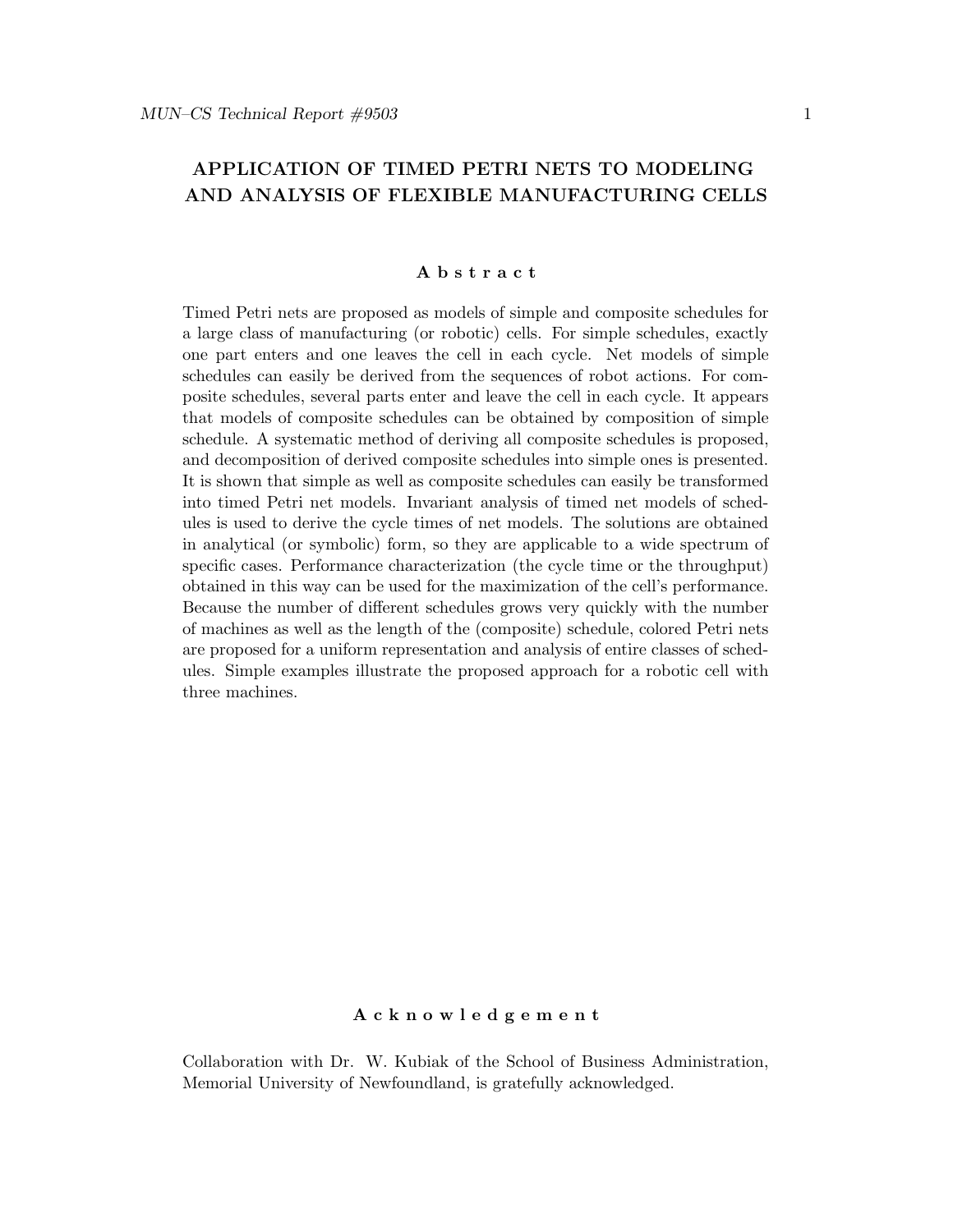#### INTRODUCTION

In flexible manufacturing systems, machines are often grouped into manufacturing cells (or robotic cells), in which a robot performs sequences of pickup, move, load, unload and drop operations, transporting the manufactured parts from one machine of the cell to another [S3BK92, Cl83]. The throughput of the cell depends on the sequence of robot activities as well as on the sequence in which different parts enter the cell [DH90]. Any approach to maximizing the throughput of a robotic cell must be able to deal efficiently with two issues: how to generate alternative schedules for a given cell, and how to evaluate these schedules. Usually the schedules are represented by models which capture the essential characteristics of the schedule, but which remove all details which are inessential to the evaluation process.

The behavior of manufacturing cells is represented by 'events' and 'activities'; an activity corresponds to an operation performed by a machine or the robot, and an event corresponds to any change of the cell's activities. Different sets of activities determine the 'states' of the system. In each state, several activities can occur concurrently, for example, several machines can perform their operations simultaneously and the robot can also transport a part. Petri nets provide a simple and convenient formalism for modeling systems that exhibit parallelism and concurrency [Mu89, Re85]. In fact, one of the very first applications of Petri net models was to analyze production schemata [Ha72].

In order to study performance aspects of Petri net models, the duration of activities must also be taken into account and included into model specifications. Several types of Petri nets 'with time' have been proposed by assigning 'firing times' to the transitions or places of a net. In timed nets, transition firings are 'real–time' events, i.e., tokens are removed from input places at the beginning of the firing period, and they are deposited to the output places at the end of this period (sometimes this is also called a "three– phase" firing mechanism). The firing times may be either deterministic or stochastic, i.e., described by some probability distribution function. In both cases the concepts of state and state transitions have been formally defined and used in derivation of different performance characteristics of the model [Zu91].

Analysis of net models can be based on their behavior (i.e., the space of reachable states) or on the structure of the net; the former is called reachability analysis while the latter structural analysis. Invariant analysis seems to be the most popular example of the structural approach. Structural methods eliminate the derivation of the state space, so they avoid the 'state explosion' problem of reachability analysis, but they cannot provide as much information as the reachability approach does. Quite often, however, the detailed results of reachability analysis are not really needed, and some more synthetic performance measures, that can be provided by structural methods, are quite satisfactory [Hi89]. In particular, the throughput of a timed net model can easily be determined from the structure of a net if the net can be decomposed into a set of elementary nets [ZK93].

The steady-state behavior of manufacturing cells is considered for two types of schedules, the so called simple schedules in which exactly one (new) part enters the cell and one leaves the cell in each cycle, and composite schedules which deal with several (new) parts in each cycle. In both cases, timed Petri net models are presented, and are solved using the invariant analysis. The solutions are obtained in symbolic form which means that the analysis needs to be performed only once, and then specific values of performance characteristics can easily be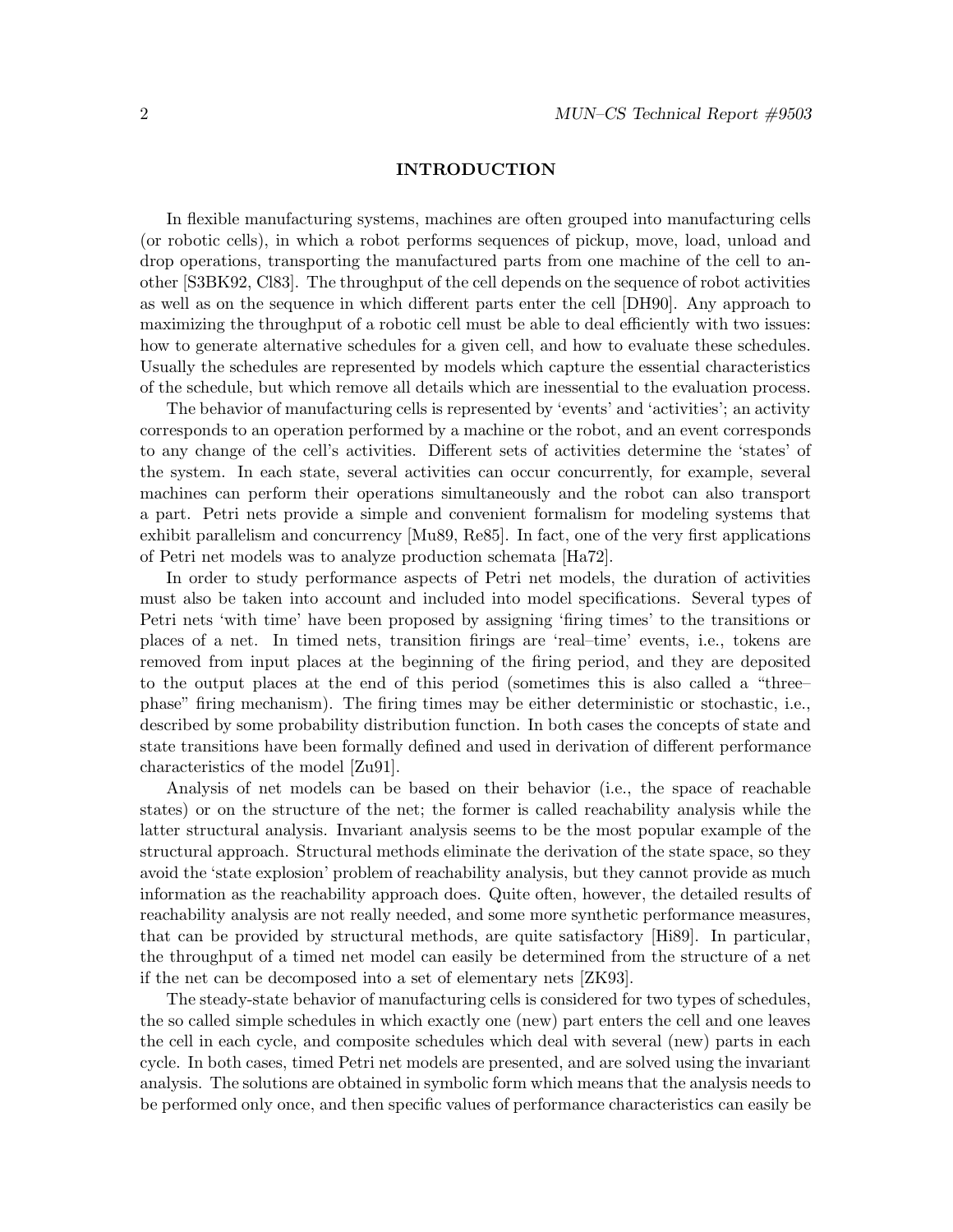obtained by simply evaluating the symbolic solutions for different sets of parameter values. Examples of simple and composite schedules for a 3–machine cell illustrate the proposed approach.

Throughput optimization is obtained by systematic analysis of different cell's schedules and selection the one, that minimizes the schedule's cycle time. However, the number of possible schedules increases rather quickly with the number of machines as well as with the length of a (composite) schedule. In order to avoid evaluations of large numbers of different schedules, a uniform approach is proposed which uses colored Petri net models of robotic cells.

In colored Petri nets [Je87], information can be associated with individual tokens. These token attributes are called 'token colors'. Token colors can be quite complex, for example, they can describe the values of (simple or structured) variables or the contents of message packages. Token colors can be modified by (firing) transitions and also the conditions enabling transitions can be different for different colors. The attributes attached to tokens result in net models that contain much fewer places and transitions than would be required in 'ordinary' (or non–colored) Petri nets.

The basic idea of colored nets is to 'fold' an ordinary Petri net. The original set of places is partitioned into a set of disjoint classes, and each class is replaced by a single colored place with token colors indicating which of the original places the tokens belong to. Similarly, the original set of transitions is partitioned into a set of disjoint classes, and each class is replaced by a single colored transition with the occurrence colors indicating which of the original transitions the occurrences belong to.

In colored Petri net models of manufacturing cells, colors are used to represent different schedules of the same cell, so, analyses of several schedules can be performed simultaneously.

#### TIMED PETRI NETS AND NET INVARIANTS

This section recalls basic concepts of Petri nets timed Petri nets. A more detailed discussion can be found elsewhere [Mu89, Re85, Zu91].

- A place/transition net N is a triple  $\mathcal{N} = (P, T, A)$  where:
- P is a finite, nonempty set of places,
- T is a finite, nonempty set of transitions,
- A is a set of directed arcs,  $A \subseteq P \times T \cup T \times P$ , such that for each transition there exists at least one place connected with it.

For each place p (and each transition t) the input set,  $Inp(p)$  (or  $Inp(t)$ ), is the set of transitions (or places) connected by directed arcs with  $p$  (or  $t$ ).

A marked Petri net M is a pair  $\mathcal{M} = (\mathcal{N}, m_0)$  where:

- $\mathcal N$  is a Petri net,  $\mathcal N = (P, T, A),$
- $m_0$  is an initial marking function,  $m_0 : P \to \{0, 1, ...\}$  which assigns a (nonnegative) number of tokens to each place of the net.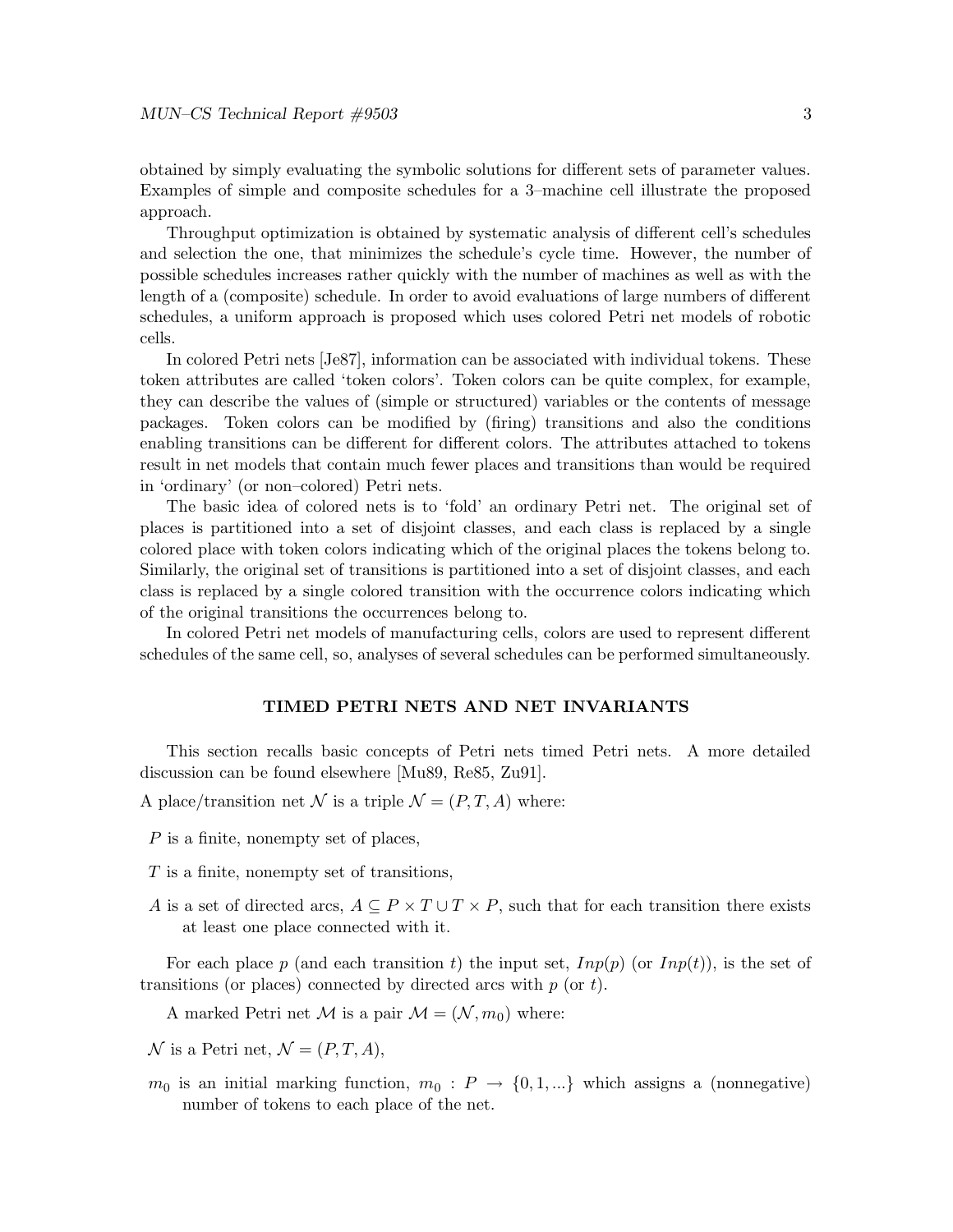Let any function  $m : P \to \{0, 1, ...\}$  be called a marking in a net  $\mathcal{N} = (P, T, A)$ .

A transition t is enabled by a marking  $m$  iff every input place of this transition contains at least one token. Every transition enabled by a marking  $m$  can fire. When a transition fires, a token is removed from each of its input places and a token is added to each of its output places. This determines a new marking in a net, a new set of enabled transitions, and so on. The set of all markings that can be derived from the initial marking is called the set reachable markings.

A place  $p$  is shared iff it is an input place for more than one transition. A net is free–choice if the input sets of all transitions sharing the same place are identical. A net is (structurally or statically) conflict–free is it does not contain shared places. It is (dynamically) conflict–free if for any marking in the set of reachable markings, and for any shared place, at most one of transitions sharing this place is enabled. Only conflict–free nets are considered in this report.

A net  $\mathcal N$  is regular if each transition has the same numbers of incoming and outgoing arcs. Regular net are conservative, i.e., the total number of token in the net is preserved by (any) firing.

A net 
$$
\mathcal{N}_i = (P_i, T_i, A_i)
$$
 is a  $P_i$ -implied subnet of a net  $\mathcal{N} = (P, T, A), P_i \subset P$ , iff:

$$
(1) T_i = \{ t \in T \mid \exists (p \in P_i) (p, t) \in A \lor (t, p) \in A \},
$$

$$
(2) A_i = A \cap (P_i \times T \cup T \times P_i).
$$

Each place/transition net  $\mathcal{N} = (P, T, A)$  can conveniently be represented by a connectivity (or incidence) matrix  $C: P \times T \to \{-1, 0, +1\}$  in which places correspond to rows, transitions to columns, and the entries are defined as:

$$
\forall (p \in P) \ \forall (t \in T) \ \mathbf{C}[p, t] = \begin{cases} -1, & \text{if } (p, t) \in A \land (t, p) \notin A, \\ +1, & \text{if } (t, p) \in A \land (p, t) \notin A, \\ 0, & \text{otherwise.} \end{cases}
$$

If a marking  $m_j$  is obtained from another marking  $m_i$  by firing a transition  $t_k$  then (in vector notation)  $m_j = m_i + \mathbf{C}[k]$ , where  $\mathbf{C}[k]$  denotes the k-th column of **C**, i.e., the column representing  $t_k$ .

Connectivity matrices disregard 'selfloops', that is, pairs of arcs  $(p, t)$  and  $(t, p)$ ; any firing of a transition t cannot change the marking of  $p$  in such a selfloop, so selfloops are neutral with respect to token count of a net. A pure net is defined as a net without selfloops  $|Re85|$ .

A P–invariant (place-invariant) of a net N is any positive (column) vector I which is a solution of the matrix equation

$$
\mathbf{C}^T \times I = 0,
$$

where  $\mathbf{C}^T$  denotes the transpose of matrix  $\mathbf{C}$ . It follows immediately from this definition that if  $I_1$  and  $I_2$  are P-invariants of  $N$ , then also any linear (positive) combination of  $I_1$ and  $I_2$  is a P-invariant of N.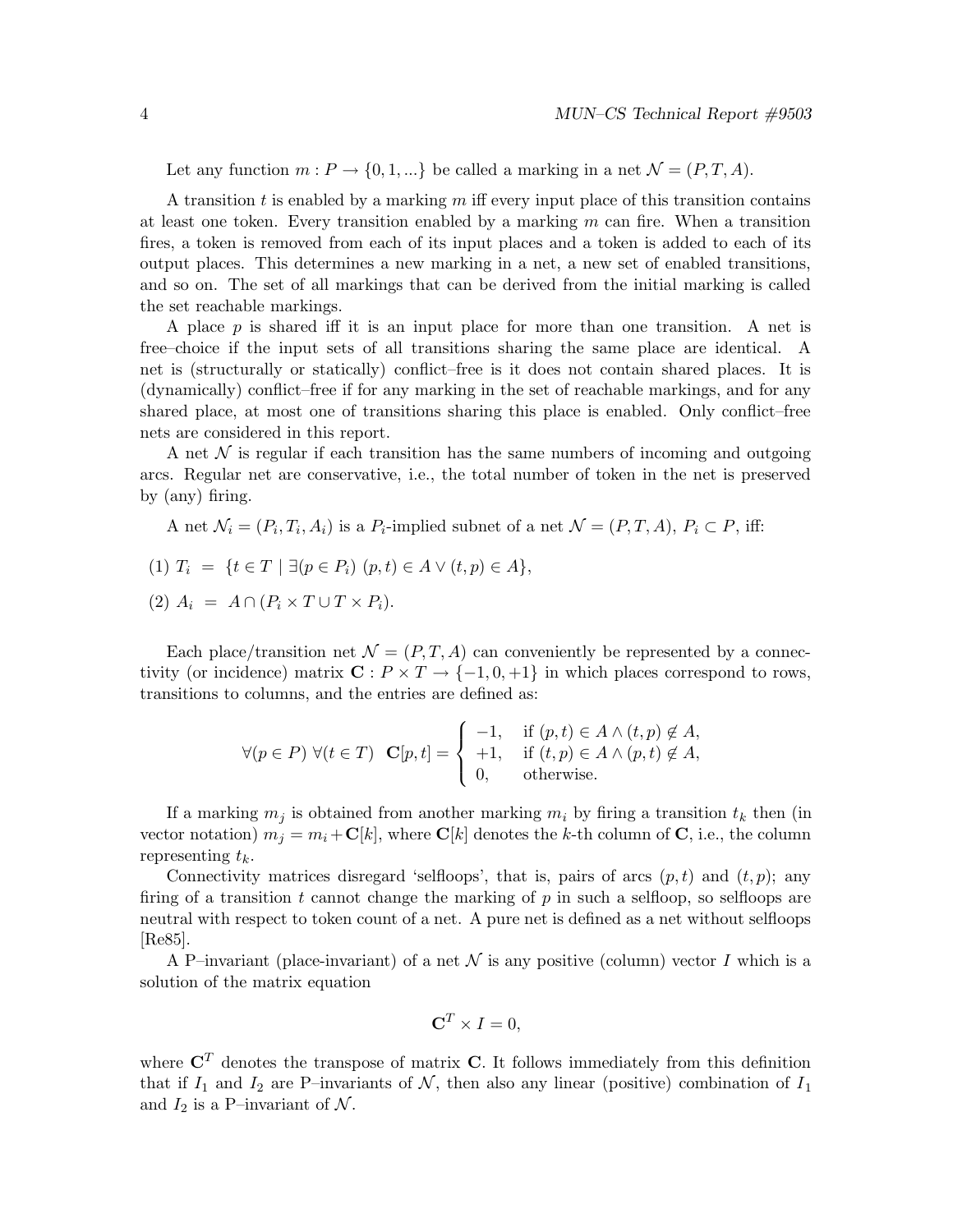A basic P–invariant of a net is defined as a P–invariant which does not have simpler invariants. All basic P–invariants I are binary vectors [Re85],  $I: P \to \{0, 1\}$ .

It should be observed that in a pure net  $\mathcal N$ , each P–invariant I of a net  $\mathcal N$  determines a P<sub>I</sub>-implied (invariant) subnet of N, where  $P_I = \{p \in P \mid I(p) > 0\}$  is sometimes called the support of the invariant  $I$ ; all nonzero elements of  $I$  select rows of  $C$ , and each selected row i corresponds to a place  $p_i$  with all its input (+1) and all output (-1) arcs associated with it.

Finding basic invariants is a 'classical' problem of linear algebra, and there are known algorithms to solve this problem efficiently [KJ87, MS82].

In timed Petri nets each transition takes a 'real time' to fire, i.e., there is a 'firing time' associated with each transition of a net which determines the duration of transition's firings.

- A conflict–free timed Petri net T is a pair  $\mathcal{T} = (\mathcal{M}, f)$  where:
- M is a conflict–free marked Petri net,  $\mathcal{M} = (\mathcal{N}, m_0), \mathcal{N} = (P, T, A),$
- f is a firing time function which assigns the nonnegative (average) firing time  $f(t)$  to each transition t of the net,  $f : T \to \mathbb{R}^{\oplus}$ , and  $\mathbb{R}^{\oplus}$  denotes the set of nonnegative real numbers.

The behavior of a timed Petri net can be represented by a sequence of 'states' where each 'state' describes the distribution of tokens in places and firing transitions of the net; detailed definitions of states and state transitions are given in [Zu91]. The states and state transitions can be combined into a graph of reachable states; this graph is a semi–Markov process defined by the timed net  $\mathcal T$ . For regular timed conflict–free nets, the reachability graphs are simple cycles which represent the cyclic behavior of such nets. Each such timed Petri net contains a basic invariant subnet with the cycle time equal to the cycle time of the whole net. Moreover, all other basic invariant subnets have cycle times which are not greater than the cycle time of the net, the cycle time of the net is thus equal to the maximum cycle time if its basic invariant subnets.

#### SIMPLE SCHEDULES

For simple schedules of robotic cells, exactly one part enters and one leaves the cell in each cycle (although the part which leaves the cell may not be the same as the one which enters the cell). It is known  $[S3BK92]$  that for a cell with m machines there are m! different simple schedules. For  $m = 3$  (Fig.1 shows a sketch of a 3-machine cell), there are six simple schedules, denoted here as A, B, C, D, E and F.

Assuming, for simplicity, that each part follows the same path from the input  $(In)$ to machine–1  $(M_1)$ , to machine–2  $(M_2)$ , to machine–3  $(M_3)$ , and finally to the output of the cell  $(Out)$ , the simple schedules can be described by the following sequences of cell configurations, where each configuration corresponds to a distribution of parts among the machines of the cell (when the robot does not carry a part); more specifically, each configuration is described by an  $m$ –tuple of machine descriptions: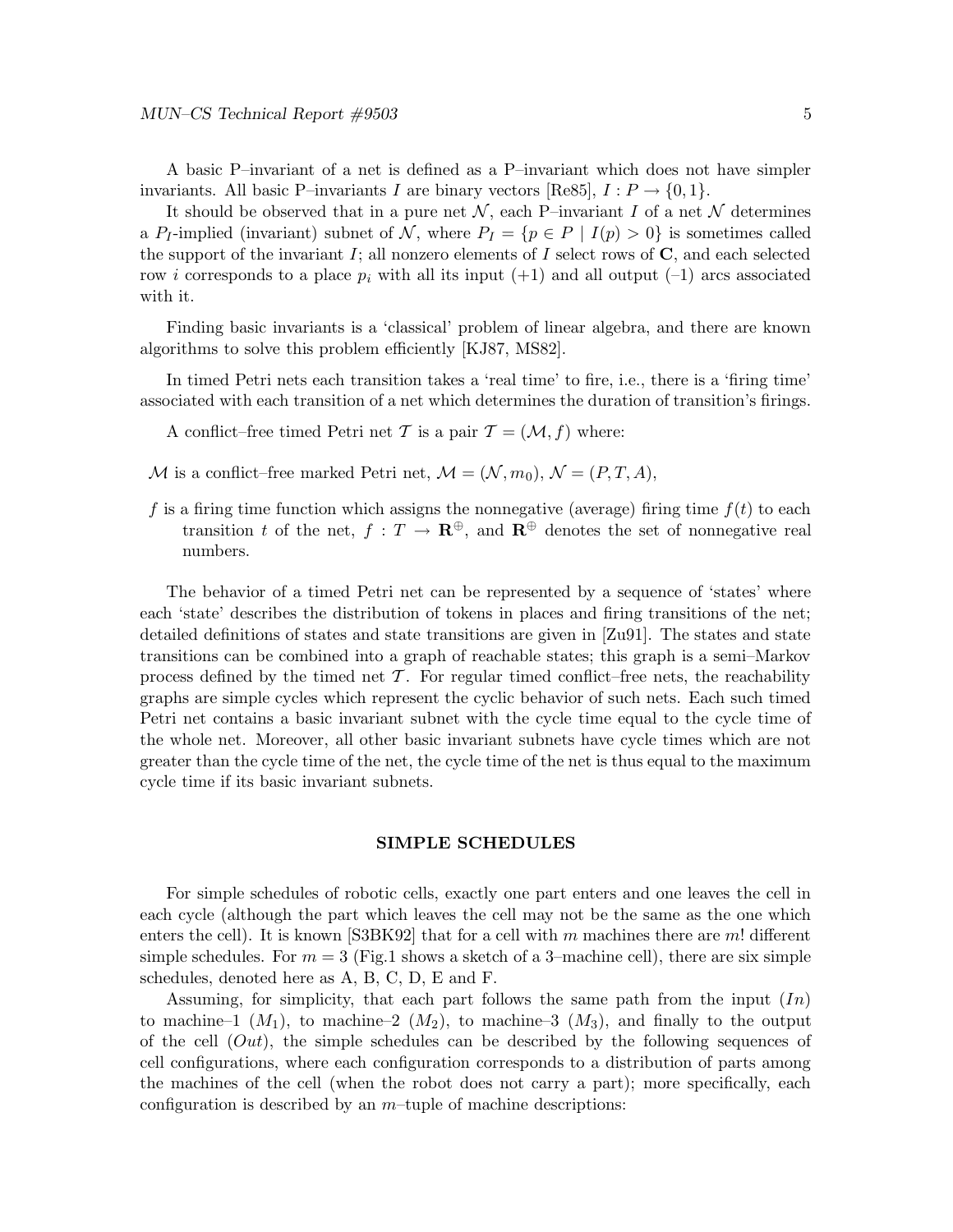

Fig.1. Layout of a three–machine cell.

$$
(k_1, k_2, \ldots, k_m)
$$

where each machine description  $k_i$  is "1" if the machine  $M_i$  is loaded with a part in this configuration, and otherwise is "0" (in the case of multiple machines performing exactly the same operations, the values describing each multi–machine station would assume the values from "0" to " $n$ " where n is the number of identical machines):

| A: $(0,0,0) \rightarrow (1,0,0) \rightarrow (0,1,0) \rightarrow (0,0,1) \rightarrow (0,0,0)$ |
|----------------------------------------------------------------------------------------------|
| B: $(0,0,1) \rightarrow (1,0,1) \rightarrow (0,1,1) \rightarrow (0,1,0) \rightarrow (0,0,1)$ |
| C: $(0,0,1) \rightarrow (1,0,1) \rightarrow (1,0,0) \rightarrow (0,1,0) \rightarrow (0,0,1)$ |
| D: $(0,1,0) \rightarrow (1,1,0) \rightarrow (1,0,1) \rightarrow (1,0,0) \rightarrow (0,1,0)$ |
| E: $(0,1,0) \rightarrow (1,1,0) \rightarrow (1,0,1) \rightarrow (1,0,0) \rightarrow (0,1,0)$ |
| F: $(0,1,1) \rightarrow (1,1,1) \rightarrow (1,1,0) \rightarrow (1,0,1) \rightarrow (0,1,1)$ |

Each change of configurations corresponds to a part moving from one machine to another, from the input to the first machine, or from the last machine to the output; all schedules uniformly begin by moving a (new) part from the input to the first machine.

The simple schedules can be generated systematically by applying the following rules, describing all possible "passages" of parts through the cell:

• a configuration  $(k_1, ..., k_i, k_{i+1}, ..., k_m)$  derives a configuration  $(k_1, ..., k_i - 1, k_{i+1} +$ 1, ... $k_m$ ) if and only if the value of  $k_i$  is "1" and the value of  $k_{i+1}$  is "0",  $i = 1, ..., m-1$ ;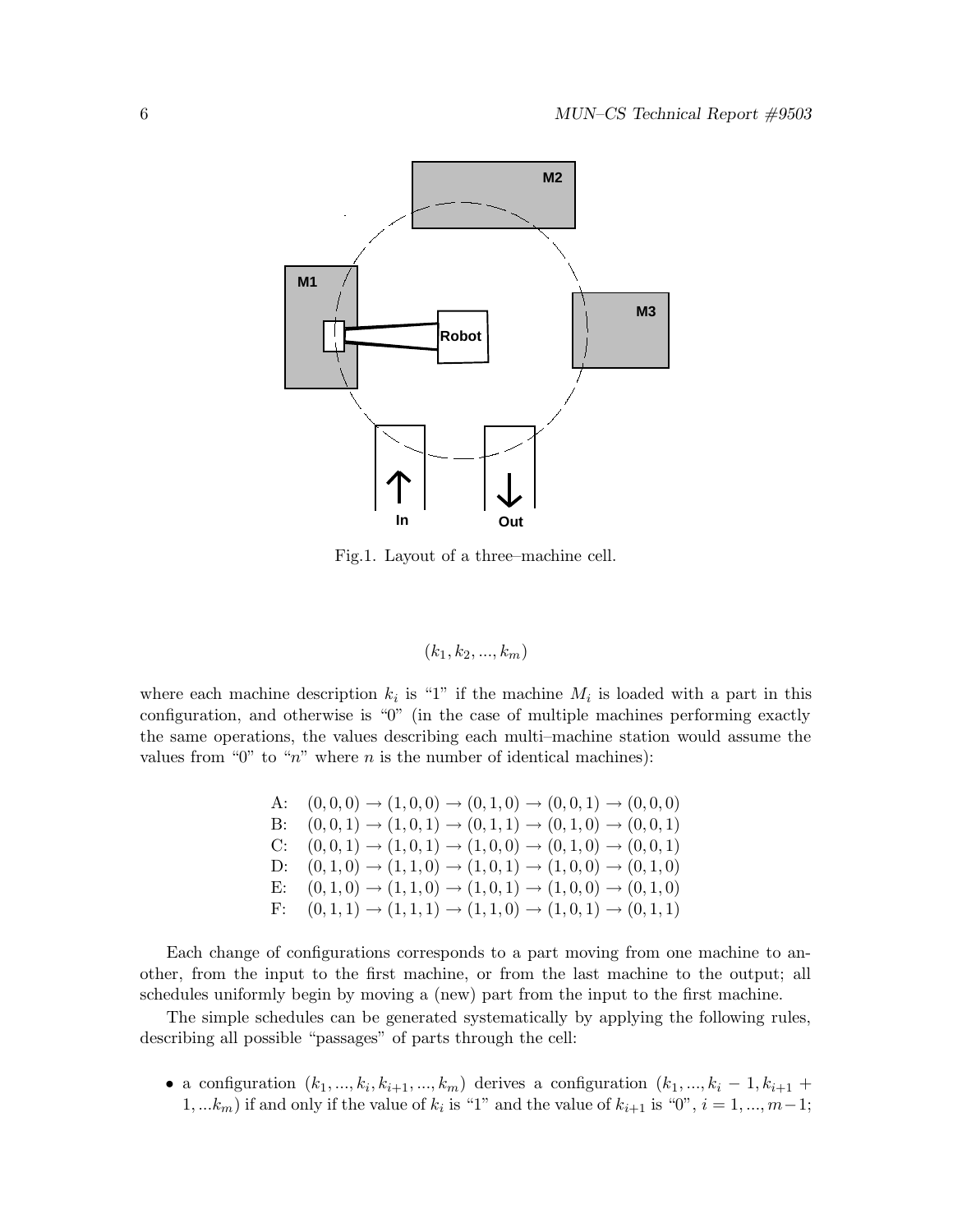- a configuration  $(k_1, k_2, ..., 1)$  always derives a configuration  $(k_1, k_2, ..., 0)$  (this derivation corresponds to moving a part from the last machine  $M_m$  to the output of the cell),
- it is assumed that each schedule begins by moving a (new) part from the input to the machine  $M_1$ , so the first derivation is always from  $(0, k_2, ... k_m)$  to  $(1, k_2, ..., k_m)$ ,
- for a cell with m machines, the length of all simple schedules is equal to  $m + 1$  (it corresponds to a passage of a part, although not necessarily the same, from the input, through all machines of the cell, to the output).

The six simple schedules of a 3–machine cell correspond to all possible derivations of configurations described by the above rules, applied to four different initial configurations of the cell:

$$
(0,0,0) \rightarrow (1,0,0) \rightarrow (0,1,0) \rightarrow (0,0,1) \rightarrow (0,0,0) - \text{schedule A}
$$
  
\n
$$
(0,0,1) \rightarrow (1,0,1) \rightarrow \begin{cases} (0,1,1) \rightarrow (0,1,0) \rightarrow (0,0,1) - \text{ schedule B} \\ (1,0,0) \rightarrow (0,1,0) \rightarrow (0,0,1) - \text{ schedule C} \end{cases}
$$
  
\n
$$
(0,1,0) \rightarrow (1,1,0) \rightarrow (1,0,1) \rightarrow \begin{cases} (0,1,1) \rightarrow (0,1,0) - \text{ schedule D} \\ (1,0,0) \rightarrow (0,1,0) - \text{ schedule E} \end{cases}
$$
  
\n
$$
(0,1,1) \rightarrow (1,1,1) \rightarrow (1,1,0) \rightarrow (1,0,1) \rightarrow (0,1,1) - \text{ schedule F}
$$

Since parts are transported from one machine (or input) to another (or output) by the robot, the sequences of robot's actions can easily be derived from the sequences of configurations by "implementing" the moves of parts corresponding to changes of consecutive configurations. For example, schedule A begins be transporting a part from the input to  $M_1$  and loading it; when the first operation is finished, the robot unloads  $M_1$ , moves the part to  $M_2$  and loads it there, and so on. The sequences of robot actions are as follows (the robot moves from X to Y are denoted by  $X \Rightarrow Y$  if the robot carries a part and by  $X \to Y$ otherwise):

A: 
$$
In \Rightarrow M_1 \Rightarrow M_2 \Rightarrow M_3 \Rightarrow Out \rightarrow In
$$
  
\nB:  $In \Rightarrow M_1 \Rightarrow M_2 \rightarrow M_3 \Rightarrow Out \rightarrow M_2 \Rightarrow M_3 \rightarrow In$   
\nC:  $In \Rightarrow M_1 \rightarrow M_3 \Rightarrow Out \rightarrow M_1 \Rightarrow M_2 \Rightarrow M_3 \rightarrow In$   
\nD:  $In \Rightarrow M_1 \rightarrow M_2 \Rightarrow M_3 \rightarrow M_1 \Rightarrow M_2 \rightarrow M_3 \Rightarrow Out \rightarrow In$   
\nE:  $In \Rightarrow M_1 \rightarrow M_2 \Rightarrow M_3 \Rightarrow Out \rightarrow M_1 \Rightarrow M_2 \rightarrow In$   
\nF:  $In \Rightarrow M_1 \rightarrow M_3 \Rightarrow Out \rightarrow M_2 \Rightarrow M_3 \rightarrow M_1 \Rightarrow M_2 \rightarrow In$ 

Timed Petri net models of simple schedules can easily be derived from the sequences of robot operations. In timed models, net transitions represent (machine and robot) operations while net places represent 'conditions' (in the most general sense). A Petri net model of schedule A is shown in Fig.2. The three machines of Fig.1 (or rather machine operations) are represented by  $t_1$ ,  $t_2$  and  $t_3$ , each of these transition with its input and output place (for 'part loaded' and 'machine operation finished' conditions). The 'firing times' associated with these transitions,  $f(t_1) = o_1$ ,  $f(t_2) = o_2$  and  $f(t_3) = o_3$ , represent the (average) times of performing the operations on machines  $M_1$ ,  $M_2$  and  $M_3$ , respectively. It is assumed that there is always an available part in In and that Out removes manufactured parts sufficiently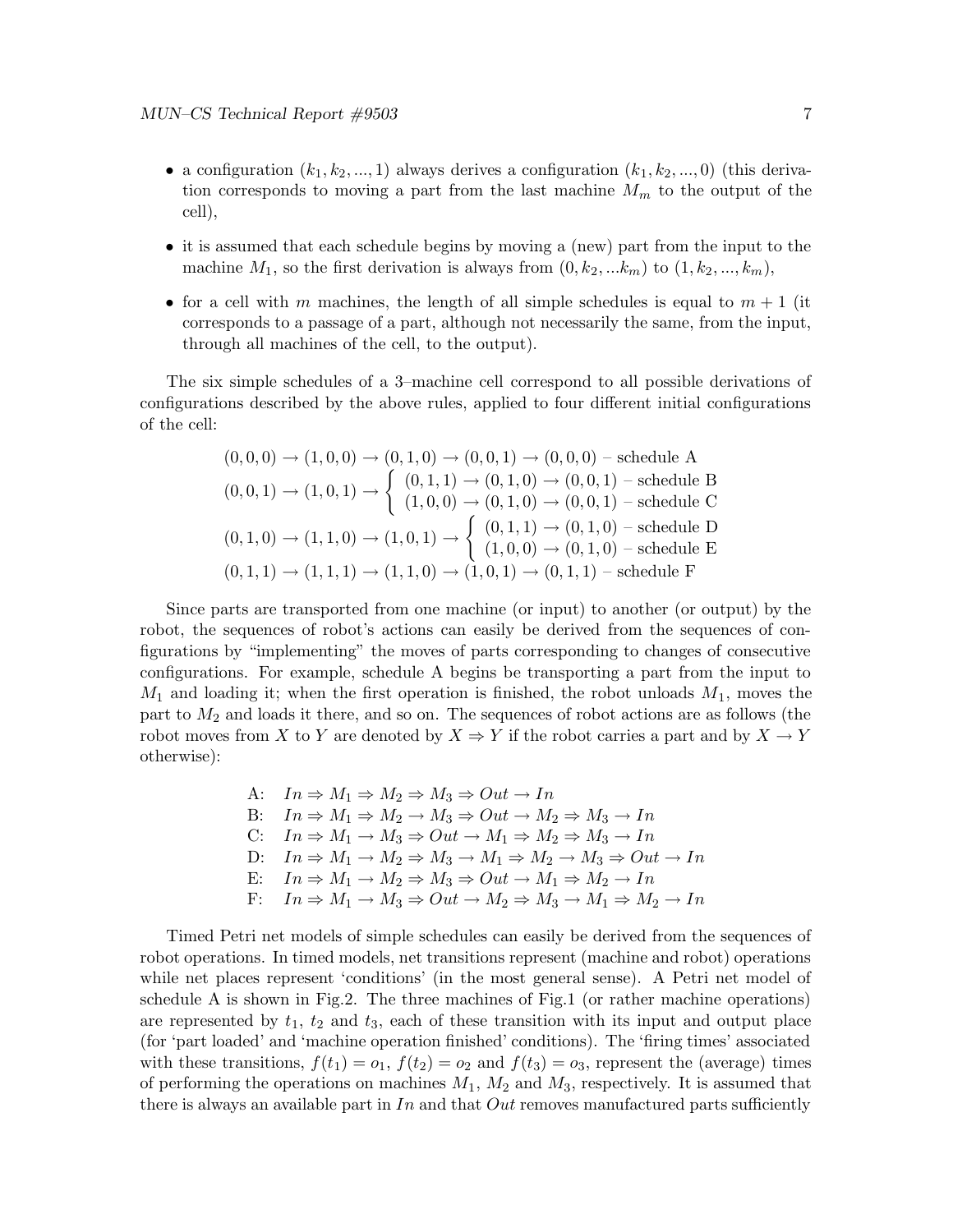

quickly, so In and Out are not actually shown although they can easily be added to the model.

Fig.2. Petri net model of schedule A.

The operations of the robot are represented by the cycle  $t_{01}$ ,  $p_{11}$ ,  $t_{12}$ ,  $p_{22}$ ,  $t_{23}$ ,  $p_{33}$ ,  $t_{34}$ ,  $p_{40}$ ,  $t_{40}$ ,  $p_{04}$  and  $t_{01}$ , that models the sequence of consecutive steps of the schedule. The 'interpretation' of the transitions is as follows:

|          | robot operations                                                                                                        | execution time                            |
|----------|-------------------------------------------------------------------------------------------------------------------------|-------------------------------------------|
| $t_{01}$ |                                                                                                                         |                                           |
| $t_{12}$ | pick a part from $In$ , move to $M_1$ and load $\begin{array}{ c c } u+w+y \text{unload } M_1$ , move to $M_2$ and load |                                           |
|          | $t_{23}$ unload $M_2$ , move to $M_3$ and load                                                                          | $v + w + y$<br>$v + w + y$<br>$v + x + y$ |
| $t_{34}$ | unload $M_3$ , move to $Out$ and drop                                                                                   |                                           |
| $t_{40}$ | move from $Out$ to $In$                                                                                                 | $\boldsymbol{y}$                          |

where the 'execution times' (or firing times of transitions) are given assuming that:

- u denotes the (average) pickup time,
- $v$  the (average) unload time,
- $w$  the (average) load time,
- $x$  the (average) drop time and
- $y$  the average 'travel' time between two adjacent machines (assuming, for simplicity, that this time is the same for all adjacent machines, and also the same for  $M_3$  to  $Out$ ,  $Out$  to  $In$  and  $In$  to  $M_1$  moves).

A Petri net model of schedule E is shown in Fig.3, in which  $t_1$ ,  $t_2$  and  $t_3$  represent the machine operations, as in Fig.2, and the remaining transitions correspond to robot actions:

|          | robot operations                               | time                       |
|----------|------------------------------------------------|----------------------------|
| $t_{01}$ | pick a part from $In$ , move to $M_1$ and load |                            |
| $t_{12}$ | unload $M_1$ , move to $M_2$ and load          | $u + w + y$<br>$v + w + y$ |
| $t_{20}$ | move from $M_2$ to $In$                        | 2y                         |
| $t_{21}$ | move from $M_1$ to $M_2$                       | $\boldsymbol{y}$           |
| $t_{23}$ | unload $M_2$ , move to $M_3$ and load          | $v + w + y$<br>$v + x + y$ |
| $t_{34}$ | unload $M_3$ , move to <i>Out</i> and drop     |                            |
| $t_{41}$ | move from Out to $M_1$                         | 2y                         |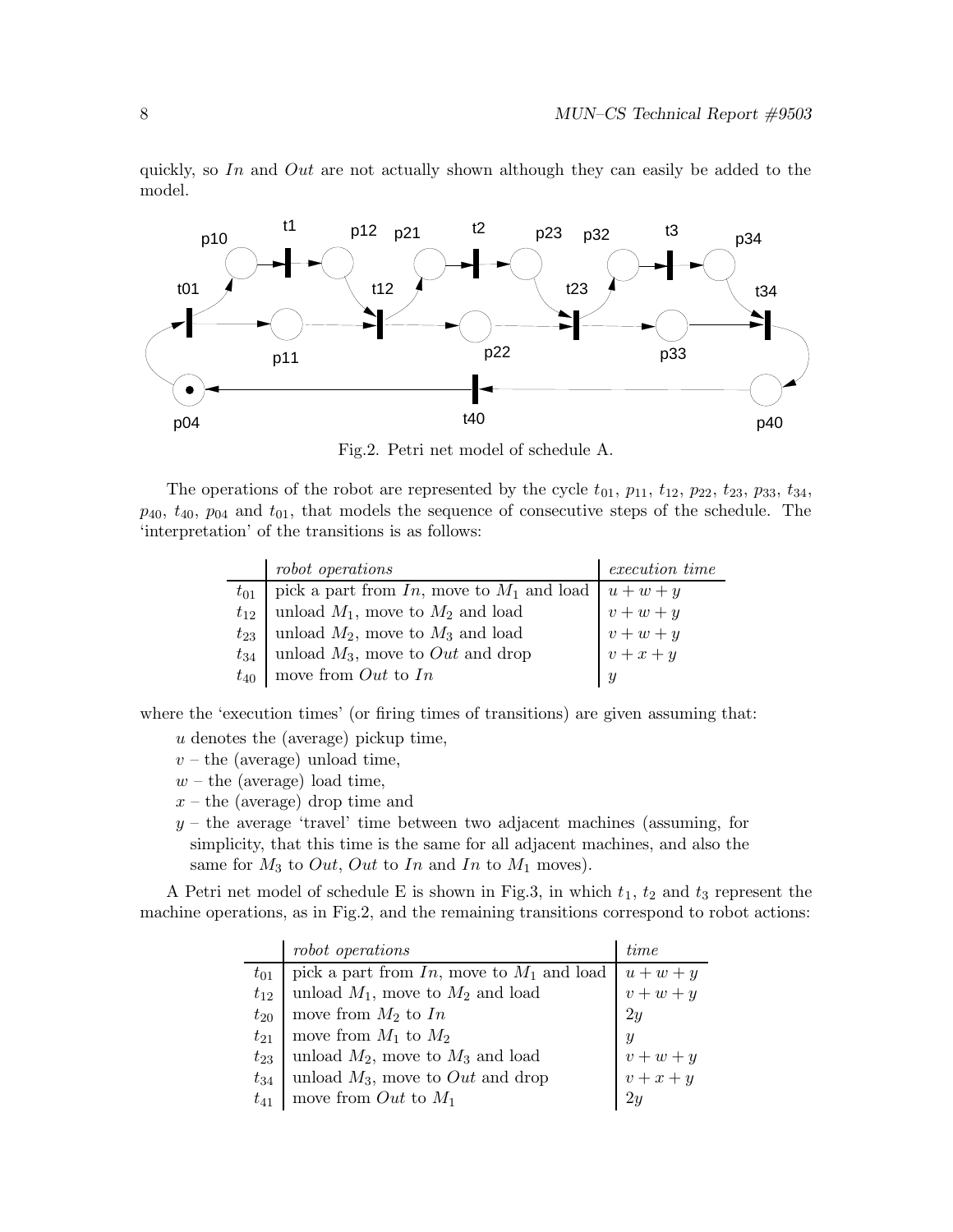

Fig.3. Petri net model of schedule E.

Evaluation of net models using net invariants is described in [ZK93]. It appears that the models of simple schedules have only a few invariants subnets, and this invariant subnets determine the performance of the model. Symbolic formulas for performance characteristics can easily be derived using the invariant analysis. For example, the net shown in Fig.3 (schedule E) has 5 place invariants:

| <i>P</i> -invariant   $p_{10}$ $p_{12}$ $p_{21}$ $p_{23}$ $p_{32}$ $p_{34}$ $p_{41}$ $p_{14}$ $p_{20}$ $p_{02}$ $p_{11}$ $p_{22}$ $p_{33}$ |  |  |  |                                                                                                     |  |  |  |
|--------------------------------------------------------------------------------------------------------------------------------------------|--|--|--|-----------------------------------------------------------------------------------------------------|--|--|--|
|                                                                                                                                            |  |  |  | $1 \quad 1 \quad 0 \quad 0 \quad 0 \quad 0 \quad 0 \quad 0 \quad 1 \quad 1 \quad 0 \quad 0 \quad 0$ |  |  |  |
|                                                                                                                                            |  |  |  |                                                                                                     |  |  |  |
|                                                                                                                                            |  |  |  |                                                                                                     |  |  |  |
|                                                                                                                                            |  |  |  | 0 0 0 0 1 1 1 1 1 1 1 1 0                                                                           |  |  |  |
| $5 -$                                                                                                                                      |  |  |  | 0 0 0 0 0 0 1 1 1 1 1 1 1                                                                           |  |  |  |

which imply the following subnets (see Fig.3):

| <i>P</i> -invariant $t_1$ $t_2$ $t_3$ $t_{01}$ $t_{12}$ $t_{20}$ $t_{21}$ $t_{23}$ $t_{34}$ $t_{41}$ |  |                                                                                                                                                                                                                                                        |  |  |  |
|------------------------------------------------------------------------------------------------------|--|--------------------------------------------------------------------------------------------------------------------------------------------------------------------------------------------------------------------------------------------------------|--|--|--|
|                                                                                                      |  |                                                                                                                                                                                                                                                        |  |  |  |
|                                                                                                      |  |                                                                                                                                                                                                                                                        |  |  |  |
|                                                                                                      |  |                                                                                                                                                                                                                                                        |  |  |  |
|                                                                                                      |  |                                                                                                                                                                                                                                                        |  |  |  |
|                                                                                                      |  | $\begin{array}{cccccccccccc} 1 & 0 & 0 & 1 & 1 & 1 & 0 & 0 & 0 & 0 \\ 0 & 1 & 1 & 0 & 1 & 0 & 0 & 1 & 1 & 1 \\ 0 & 1 & 0 & 0 & 1 & 0 & 0 & 1 & 1 & 1 \\ 0 & 0 & 1 & 1 & 1 & 1 & 1 & 1 & 1 & 1 \\ 0 & 0 & 0 & 1 & 1 & 1 & 1 & 1 & 1 & 1 \\ \end{array}$ |  |  |  |

It should be observed that the set of transitions of invariant (3) is a subset of that of (2), and that the set of transitions of invariant (5) is a subset of that of (4). Consequently, the cycle time for this schedule is determined by the maximum cycle time of subnets (1), (2) and (4):

$$
\tau_0 = \max(\tau_1, \tau_2, \tau_4)
$$

where:

$$
\tau_1 = o_1 + u + v + 2w + 4y,\n\tau_2 = o_2 + o_3 + 3v + 2w + x + 5y,\n\tau_4 = o_3 + u + 3v + 3w + x + 9y
$$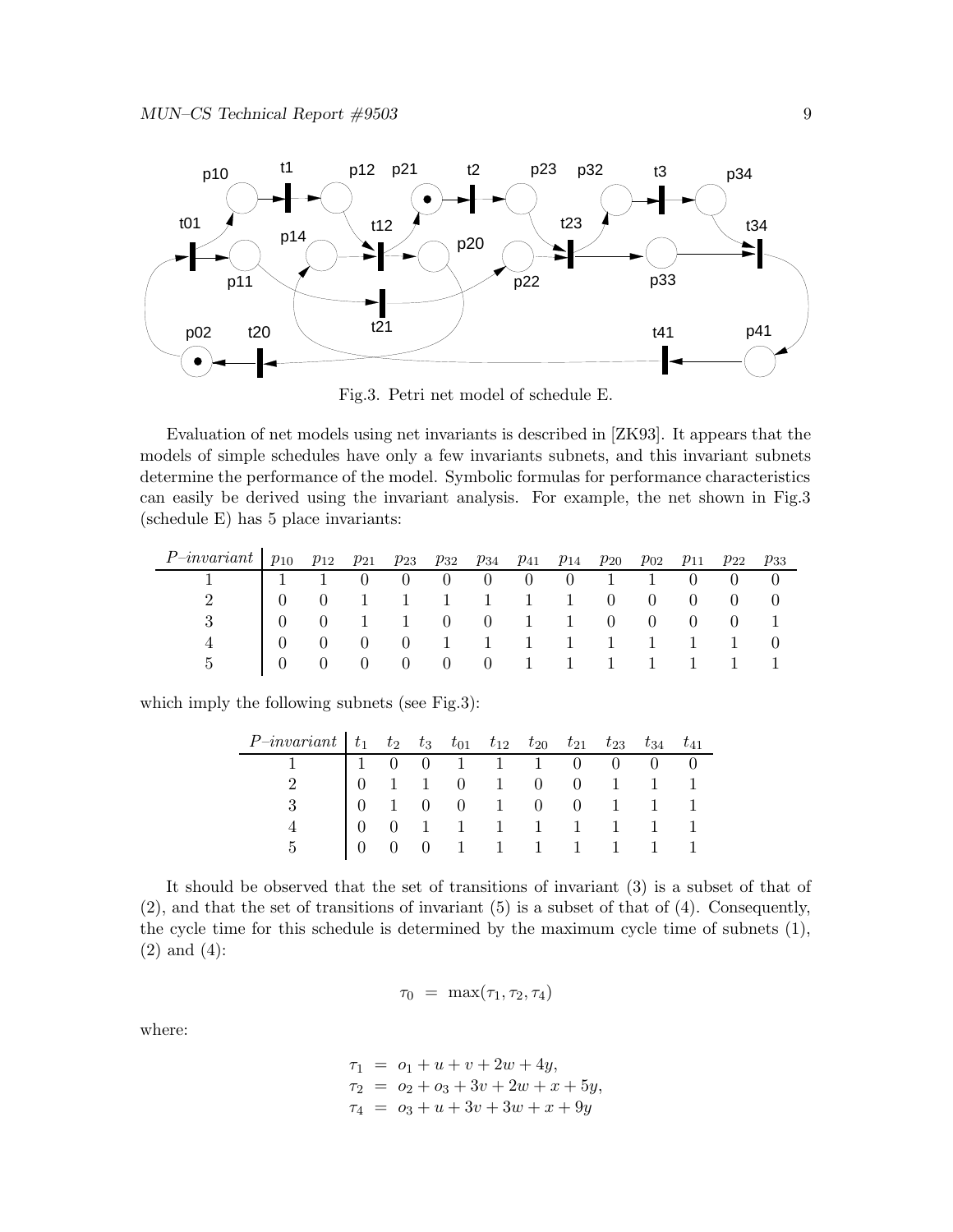A similar analysis can be repeated for other simple schedules.

#### COMPOSITE SCHEDULES

For composite schedules, several parts enter and leave the cell in each cycle. Models of composite schedules can be regarded as an interleaved composition of simple schedules, corresponding to processing of consecutive parts which enter the cell within one cycle and move from one machine to another in consecutive steps of the schedule. A systematic generation of composite schedules can be obtained by a simple extension of the procedure used for generation of simple schedules. Since each composite schedule, which processes  $n$ parts withing a single cycle (so it is called an  $n$ -schedule for simplicity), may have similar part distributions at different stages of the schedule, a notational extension is needs to uniquely identify all the steps of the schedule. A simple solution is to introduce, in the description of configurations, a hypothetical "input container", which for each  $n$ –schedule initially contains exactly  $n$  parts, and which must be emptied during the schedule. This container can be represented by an additional element of configurations, for example, the initial element, separated from the remaining machine descriptions by a colon (instead of a comma). So a typical configuration for description of composite schedules of an  $m$ –machine cell is:

$$
(k_0: k_1, k_2, ..., k_m)
$$

The (revised) rules describing changes of configurations are:

- a configuration  $(k_0 : k_1, ..., k_i, k_{i+1}, ..., k_m)$  derives a configuration  $(k_0 : k_1, ..., k_i 1, k_{i+1} + 1, \ldots k_m$  if and only if the value of  $k_i$  is "1" and the value of  $k_{i+1}$  is "0",  $k = 1, ..., m - 1;$
- a configuration  $(k_0 : k_1, k_2, ..., 1)$  always derives a configuration  $(k_0 : k_1, k_2, ..., 0)$  (this derivation corresponds to moving a part from the last machine  $M_m$  to the output of a cell),
- a configuration  $(k_0:0, k_2, ..., k_m)$  derives a configuration  $(k_0 1: 1, k_2, ..., k_m)$  if and only if the value of  $k_0$  is greater than 0 (this derivation corresponds to moving a part from the input to the first machine  $M_1$ ),
- it is assumed that each schedule begins by moving a (new) part from the input to the machine  $M_1$ , so the first derivation is always  $(k_0 : 0, k_2, ... k_m)$  to  $(k_0 - 1 : 1, k_2, ..., k_m)$ ,
- for a cell with m machines, the length of all n–schedules is equal to  $n * (m + 1)$ .

For a 3–machine cell, there are 34 different 2–schedules, including 6 schedules which are just simple schedules repeated twice. All 34 2–schedules can be systematically derived by repeatedly applying the rules to the four initial configurations of the cell. For the initial configuration  $(0,0,0)$ , there are five 2–schedules: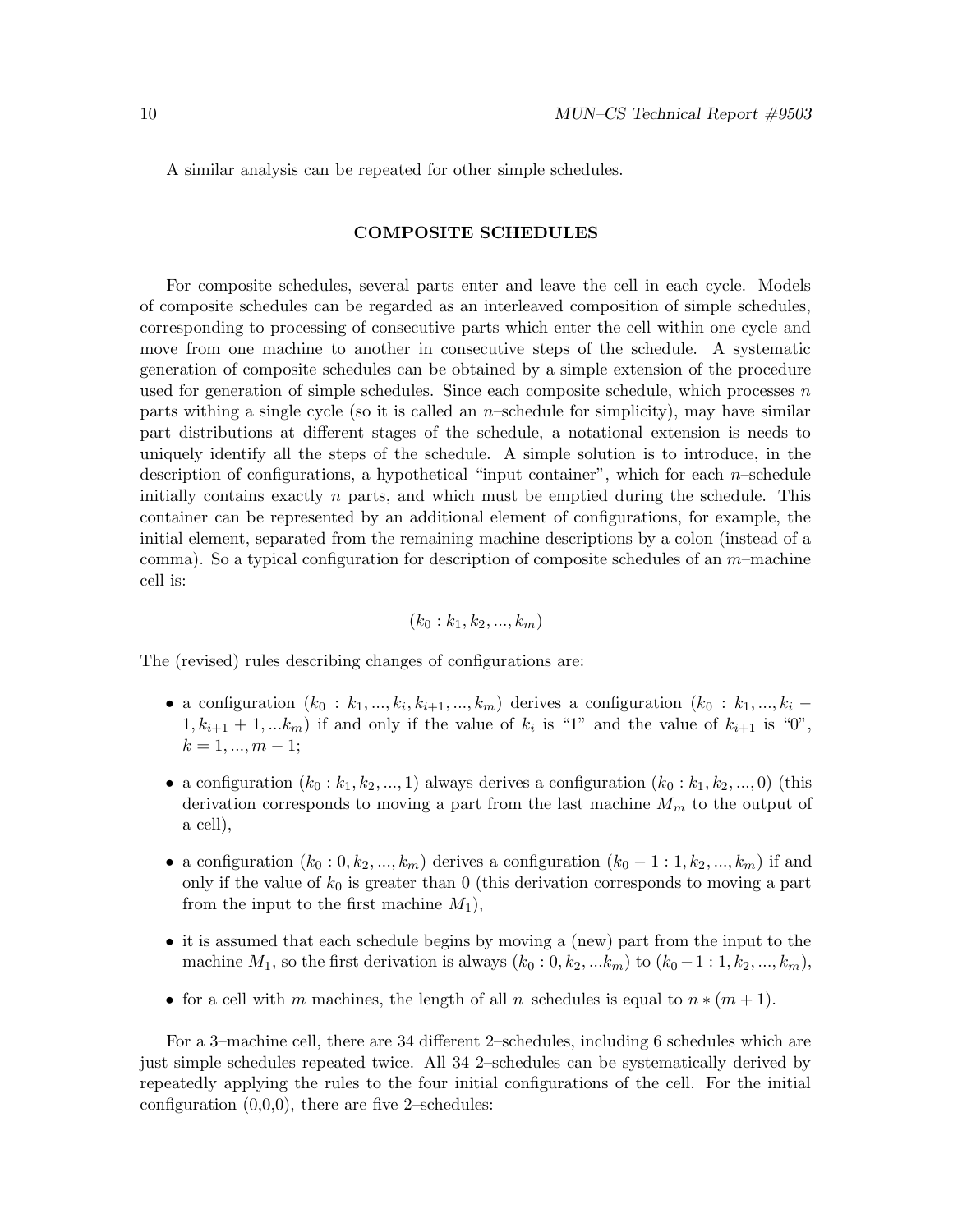

Each of these schedules can be decomposed into a pair of interleaved simple schedules, for example, schedule (1) is composed of simple schedules A and E:

| schedule A |               | schedule E |
|------------|---------------|------------|
| (0,0,0)    |               |            |
| (1,0,0)    |               |            |
| (0,1,0)    | $\rightarrow$ | (0,1,0)    |
|            |               | (1,1,0)    |
|            |               | (1,0,1)    |
|            |               | (1,0,0)    |
| (0,1,0)    |               | (0,1,0)    |
| (0,0,1)    |               |            |
| (0,0,0)    |               |            |

schedule (4) is a composition of A and B:

| $\emph{schedule A}$ |   | schedule B |
|---------------------|---|------------|
| (0,0,0)             |   |            |
| (1,0,0)             |   |            |
| (0,1,0)             |   |            |
| (0,0,1)             | → | (0,0,1)    |
|                     |   | (1,0,1)    |
|                     |   | (0,1,1)    |
|                     |   | (0,1,0)    |
| (0,0,1)             |   | (0,0,1)    |
| (0,0,0)             |   |            |

and schedule (5) is simply a composition of A with itself.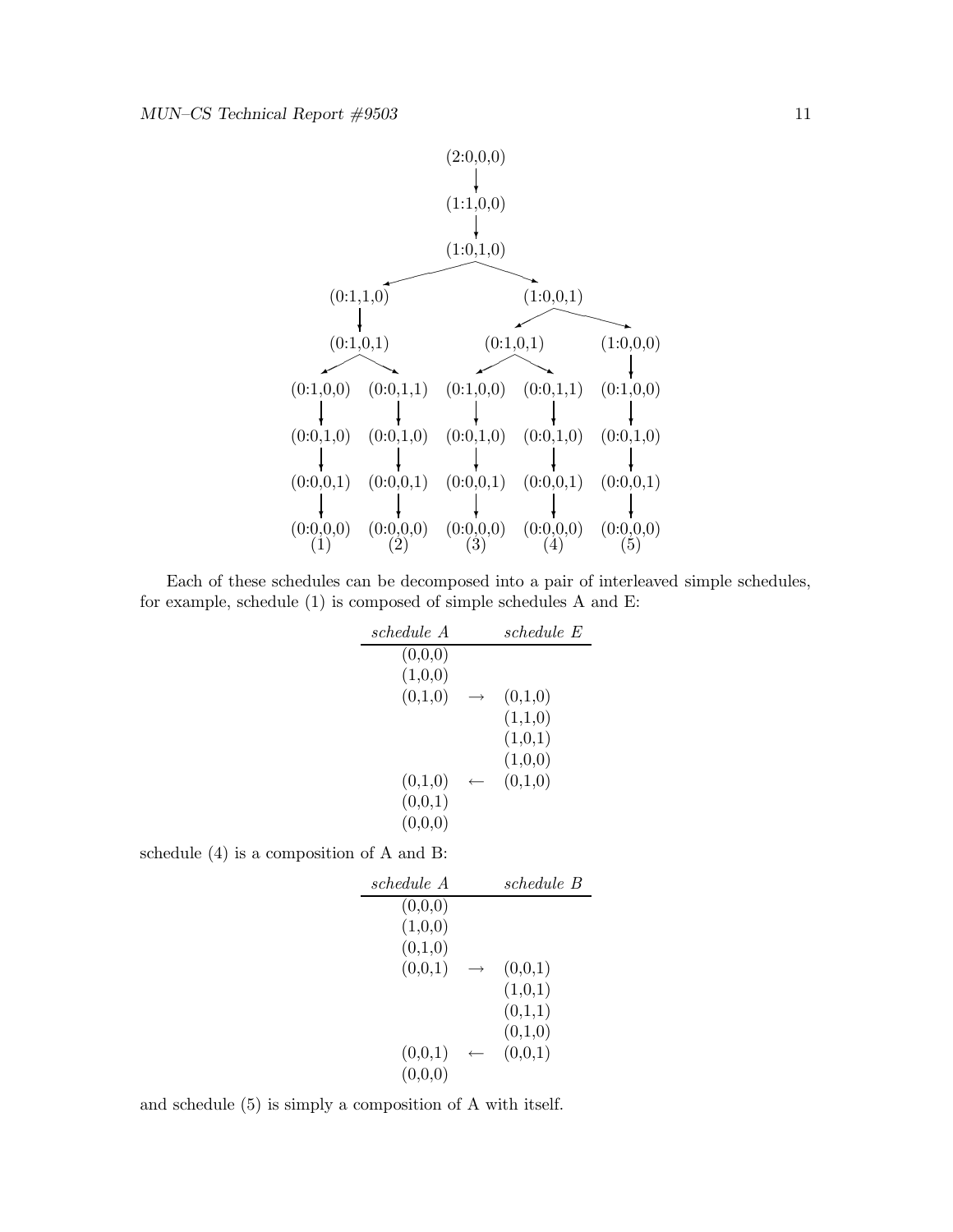All these schedules can easily be translated into sequences of robot actions (as before, the robot moves from X to Y are denoted by  $X \Rightarrow Y$  if the robot carries a part and by  $X \rightarrow Y$  otherwise):

(1): 
$$
In \Rightarrow M_1 \Rightarrow M_2 \rightarrow In \Rightarrow M_1 \rightarrow M_2 \Rightarrow M_3 \Rightarrow Out \rightarrow M_1 \Rightarrow M_2 \Rightarrow M_3 \Rightarrow Out \rightarrow In
$$
  
\n(2):  $In \Rightarrow M_1 \Rightarrow M_2 \rightarrow In \Rightarrow M_1 \rightarrow M_2 \Rightarrow M_3 \rightarrow M_1 \Rightarrow M_2 \rightarrow M_3 \Rightarrow Out \rightarrow In$   
\n(3):  $In \Rightarrow M_1 \Rightarrow M_2 \Rightarrow M_3 \rightarrow In \Rightarrow M_1 \rightarrow M_3 \Rightarrow Out \rightarrow M_1 \Rightarrow M_2 \Rightarrow M_3 \Rightarrow Out \rightarrow In$   
\n(4):  $In \Rightarrow M_1 \Rightarrow M_2 \Rightarrow M_3 \rightarrow In \Rightarrow M_1 \Rightarrow M_2 \rightarrow M_3 \Rightarrow Out \rightarrow M_2 \Rightarrow M_3 \Rightarrow Out \rightarrow In$   
\n(5):  $In \Rightarrow M_1 \Rightarrow M_2 \Rightarrow M_3 \Rightarrow Out \rightarrow In \Rightarrow M_1 \Rightarrow M_2 \Rightarrow M_3 \Rightarrow Out \rightarrow In$ 

Timed Petri net models can easily be derived from the sequences of robot's action. For example, the net model for schedule  $(1)$ , i.e.,  $A+E$ , is shown in Fig.4.



Fig.4. Petri net model of schedule  $(1)=(A+E)$ .

The transitions correspond to the following actions for the A and E parts of the schedule: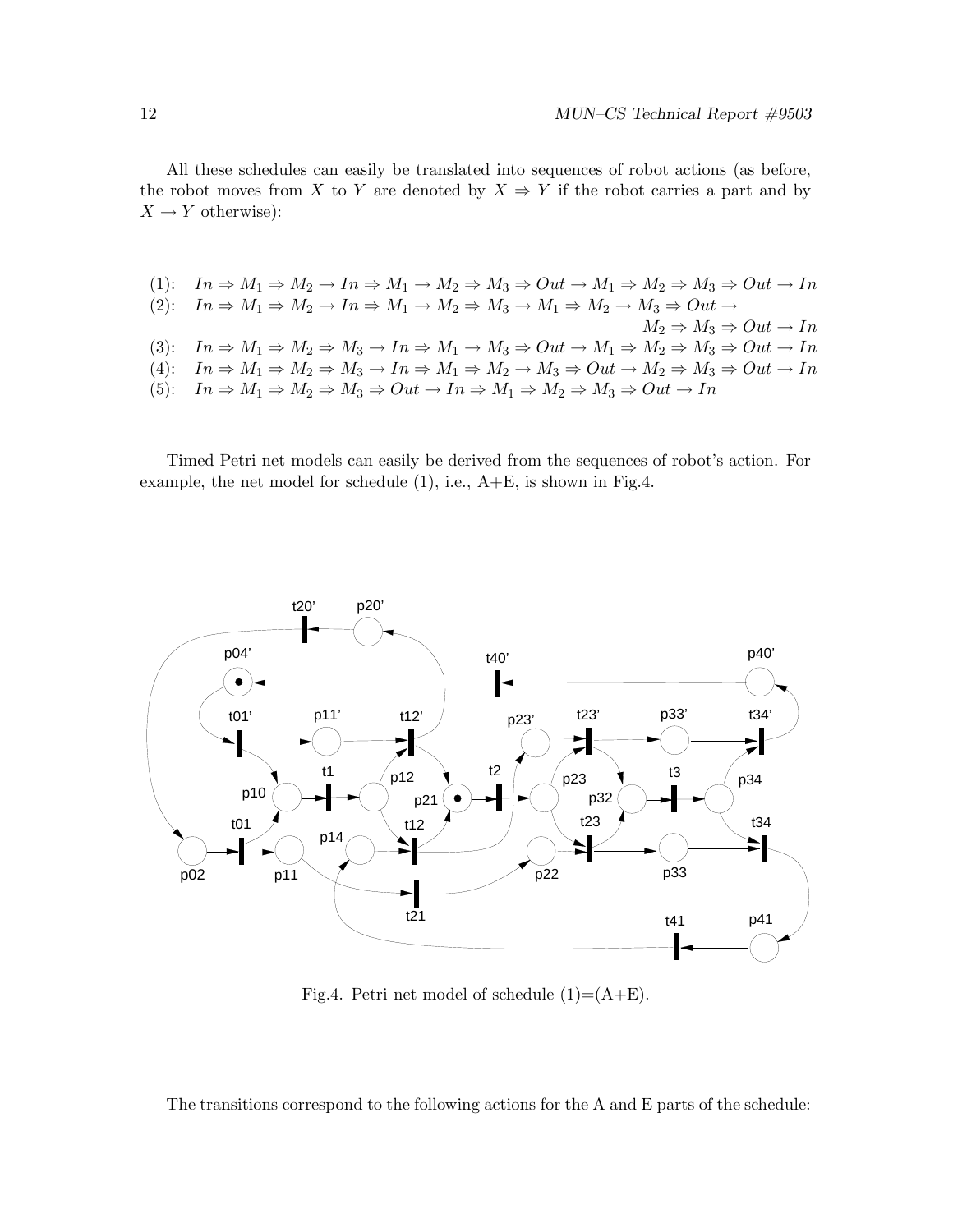|           | robot operations                               | <i>execution</i> time |
|-----------|------------------------------------------------|-----------------------|
| $t_{01}'$ | pick a part from $In$ , move to $M_1$ and load | $u + w + y$           |
| $t_{12}'$ | unload $M_1$ , move to $M_2$ and load          | $v + w + y$           |
| $t'_{20}$ | move from $M_2$ to In                          | 2y                    |
| $t'_{23}$ | unload $M_2$ , move to $M_3$ and load          | $v + w + y$           |
| $t'_{34}$ | unload $M_3$ , move to Out and drop            | $v + x + y$           |
| $t'_{40}$ | move from $Out$ to In                          | $\boldsymbol{y}$      |
| $t_{01}$  | pick a part from $In$ , move to $M_1$ and load | $u + w + y$           |
| $t_{12}$  | unload $M_1$ , move to $M_2$ and load          | $v + w + y$           |
| $t_{21}$  | move from $M_1$ to $M_2$                       | $\boldsymbol{y}$      |
| $t_{23}$  | unload $M_2$ , move to $M_3$ and load          | $v + w + y$           |
| $t_{34}$  | unload $M_3$ , move to Out and drop            | $v + x + y$           |
| $t_{41}$  | move from Out to $M_1$                         | 2y                    |

For composite schedules, the cycle times of schedules can be determined in a similar way as for the simple schedules. The net shown in Fig.4 has five P–invariants which imply the following subsets of transitions (all entries equal to 2 correspond to  $P_i$ –implied subnets in which the corresponding transitions are implied twice; the implied subnets are free–choice nets [ZK93]):

| <i>P</i> -invariant $\begin{vmatrix} t_1 & t_2 & t_3 & t'_{01} & t'_{12} & t'_{20} & t'_{23} & t'_{34} & t'_{40} & t_{01} & t_{12} & t_{21} & t_{23} & t_{34} & t_{40} \end{vmatrix}$ |  |  |  |  |  |  |  |  |
|---------------------------------------------------------------------------------------------------------------------------------------------------------------------------------------|--|--|--|--|--|--|--|--|
| $1 \t 2 \t 0 \t 0 \t 1 \t 1 \t 1 \t 1 \t 1 \t 1 \t 1 \t 0 \t 0 \t 0 \t 0$                                                                                                             |  |  |  |  |  |  |  |  |
|                                                                                                                                                                                       |  |  |  |  |  |  |  |  |
|                                                                                                                                                                                       |  |  |  |  |  |  |  |  |
|                                                                                                                                                                                       |  |  |  |  |  |  |  |  |
|                                                                                                                                                                                       |  |  |  |  |  |  |  |  |

Since, again, the set of transitions of the P–invariant (3) is a subset of that of (2), and the set of transitions of  $(5)$  is a subset of that of  $(4)$ , the cycle time for this schedule is:

$$
\tau_0 = \max(\tau_1, \tau_2, \tau_4)
$$

where:

$$
\tau_1 = 2o_1 + 2u + 4v + 5w + 9y,
$$
  
\n
$$
\tau_2 = 2o_2 + 2o_3 + u + 6v + 5w + 2x + 10y,
$$
  
\n
$$
\tau_4 = 2(o_3 + u + 3v + 3w + x + 7y)
$$

For the initial cell configuration  $(0,0,1)$ , there are 12 different 2–schedules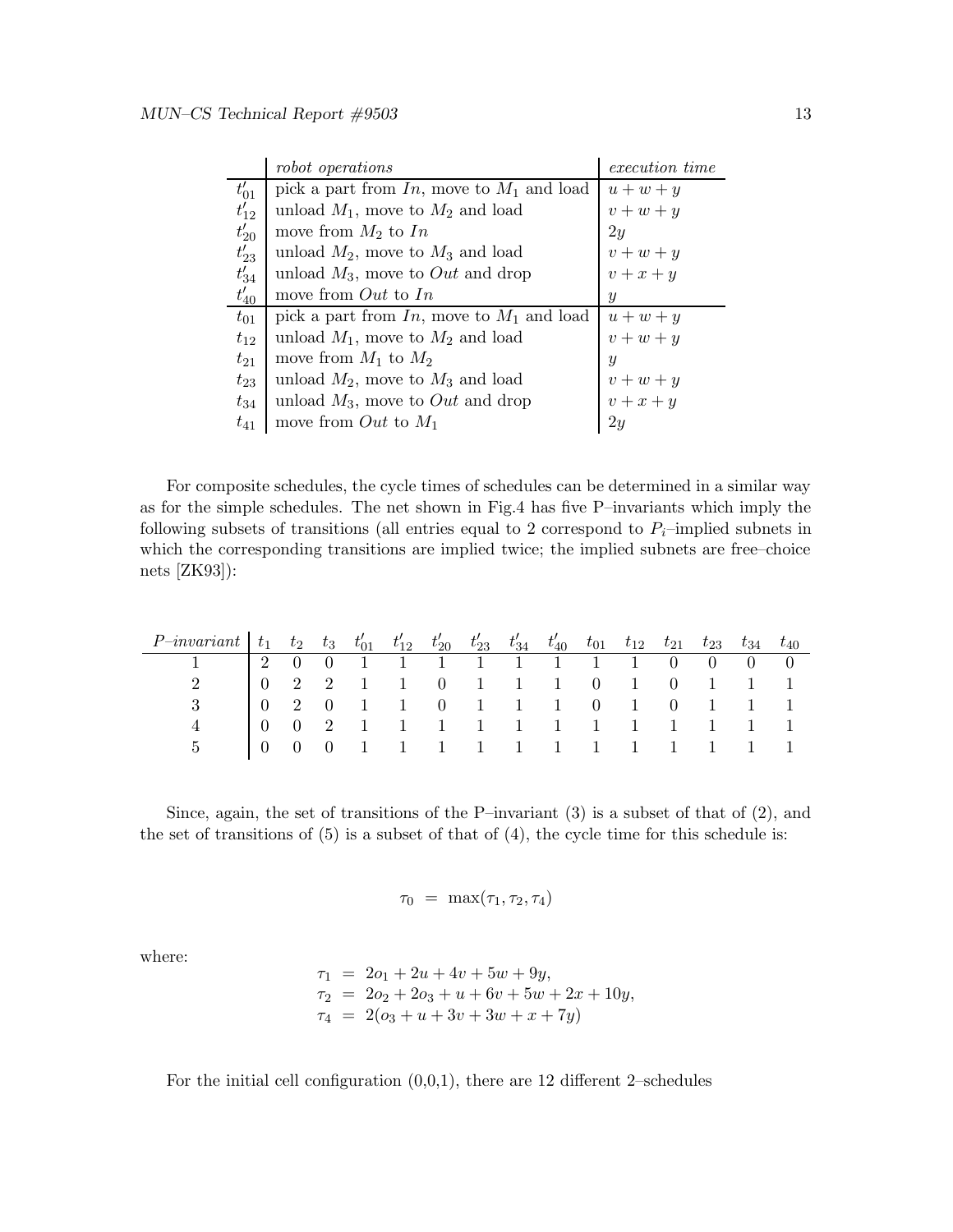

and their corresponding robot's sequences of actions are:

(6):  $In \Rightarrow M_1 \Rightarrow M_2 \rightarrow In \Rightarrow M_1 \rightarrow M_3 \Rightarrow Out \rightarrow M_2 \Rightarrow M_3 \Rightarrow Out \rightarrow M_1 \Rightarrow M_2 \Rightarrow M_2 \Rightarrow IM_3 \Rightarrow In \Rightarrow M_3 \Rightarrow In \Rightarrow M_3 \Rightarrow In \Rightarrow M_3 \Rightarrow In \Rightarrow M_3 \Rightarrow In \Rightarrow M_3 \Rightarrow In \Rightarrow M_3 \Rightarrow In \Rightarrow M_3 \Rightarrow In \Rightarrow M_3 \Rightarrow In \Rightarrow M_3 \Rightarrow In \Rightarrow M_3 \Rightarrow In \Rightarrow M_3 \Rightarrow In \Rightarrow M_3 \Rightarrow In \Rightarrow M_3 \Rightarrow In \Rightarrow M_3 \Rightarrow In \Rightarrow M_3 \Rightarrow In \Rightarrow M_3 \Rightarrow In \Rightarrow M_3 \Rightarrow In \Rightarrow M_3 \Rightarrow In \Rightarrow M_3 \Rightarrow In$  $M_3 \to In$ (7):  $In \Rightarrow M_1 \Rightarrow M_2 \rightarrow M_3 \Rightarrow Out \rightarrow In \Rightarrow M_1 \rightarrow M_2 \Rightarrow M_3 \Rightarrow Out \rightarrow M_1 \Rightarrow M_2 \Rightarrow$  $M_3 \to In$ (8):  $In \Rightarrow M_1 \to M_3 \Rightarrow Out \to M_1 \Rightarrow M_2 \to In \Rightarrow M_1 \to M_2 \Rightarrow M_3 \Rightarrow Out \to M_1 \Rightarrow M_3 \Rightarrow In \Rightarrow M_2 \Rightarrow M_3 \Rightarrow In \Rightarrow M_3 \Rightarrow In \Rightarrow M_3 \Rightarrow In \Rightarrow M_3 \Rightarrow In \Rightarrow M_3 \Rightarrow In \Rightarrow M_3 \Rightarrow In \Rightarrow M_3 \Rightarrow In \Rightarrow M_3 \Rightarrow In \Rightarrow M_3 \Rightarrow In \Rightarrow M_3 \Rightarrow In \Rightarrow M_3 \Rightarrow In \Rightarrow M_3 \Rightarrow In \Rightarrow M_3 \Rightarrow In \Rightarrow M_3 \Rightarrow In \Rightarrow M_3 \Rightarrow In \Rightarrow M_3 \Rightarrow In \Rightarrow M_3 \Rightarrow In \Rightarrow M_3 \Rightarrow In \Rightarrow M_3 \Rightarrow In$  $M_2 \Rightarrow M_3 \rightarrow In$ (9):  $In \Rightarrow M_1 \Rightarrow M_2 \rightarrow In \Rightarrow M_1 \rightarrow M_3 \Rightarrow Out \rightarrow M_2 \Rightarrow M_3 \rightarrow M_1 \Rightarrow M_2 \rightarrow M_3 \Rightarrow$  $Out \to M_2 \Rightarrow M_3 \to In$ (10):  $In \Rightarrow M_1 \Rightarrow M_2 \rightarrow M_3 \Rightarrow Out \rightarrow In \Rightarrow M_1 \rightarrow M_2 \Rightarrow M_3 \rightarrow M_1 \Rightarrow M_2 \rightarrow M_3 \Rightarrow$  $Out \to M_2 \Rightarrow M_3 \to In$ (11):  $In \Rightarrow M_1 \to M_3 \Rightarrow Out \to M_1 \Rightarrow M_2 \to In \Rightarrow M_1 \to M_2 \Rightarrow M_3 \to M_1 \Rightarrow M_2 \to M_2$  $M_3 \Rightarrow Out \rightarrow M_2 \Rightarrow M_3 \rightarrow In$ (12):  $In \Rightarrow M_1 \Rightarrow M_2 \rightarrow M_3 \Rightarrow Out \rightarrow M_2 \Rightarrow M_3 \Rightarrow Out \rightarrow In \Rightarrow M_1 \Rightarrow M_2 \Rightarrow M_3 \rightarrow In$ (13):  $In \Rightarrow M_1 \to M_3 \Rightarrow Out \to M_1 \Rightarrow M_2 \Rightarrow M_3 \Rightarrow Out \to In \Rightarrow M_1 \Rightarrow M_2 \Rightarrow M_3 \to In$ (14): In ⇒ M<sup>1</sup> ⇒ M<sup>2</sup> → M<sup>3</sup> ⇒ Out → M<sup>2</sup> ⇒ M<sup>3</sup> → In ⇒ M<sup>1</sup> → M<sup>3</sup> ⇒ Out → M<sup>1</sup> ⇒  $M_2 \Rightarrow M_3 \rightarrow In$ (15):  $In \Rightarrow M_1 \to M_3 \Rightarrow Out \to M_1 \Rightarrow M_2 \Rightarrow M_3 \to In \Rightarrow M_1 \to M_3 \Rightarrow Out \to M_1 \Rightarrow$  $M_2 \Rightarrow M_3 \rightarrow In$ (16):  $In \Rightarrow M_1 \Rightarrow M_2 \rightarrow M_3 \Rightarrow Out \rightarrow M_2 \Rightarrow M_3 \rightarrow In \Rightarrow M_1 \Rightarrow M_2 \rightarrow M_3 \Rightarrow Out \rightarrow$  $M_2 \Rightarrow M_3 \rightarrow In$ (17):  $In \Rightarrow M_1 \rightarrow M_3 \Rightarrow Out \rightarrow M_1 \Rightarrow M_2 \Rightarrow M_3 \rightarrow In \Rightarrow M_1 \Rightarrow M_2 \rightarrow M_3 \Rightarrow Out \rightarrow$  $M_2 \to M_3 \Rightarrow Out \to M_2 \Rightarrow M_3 \to In$ 

Timed Petri net models can be derived for all these schedules in the same way as before. For example, schedule (9) is a composition of simple schedules B and F: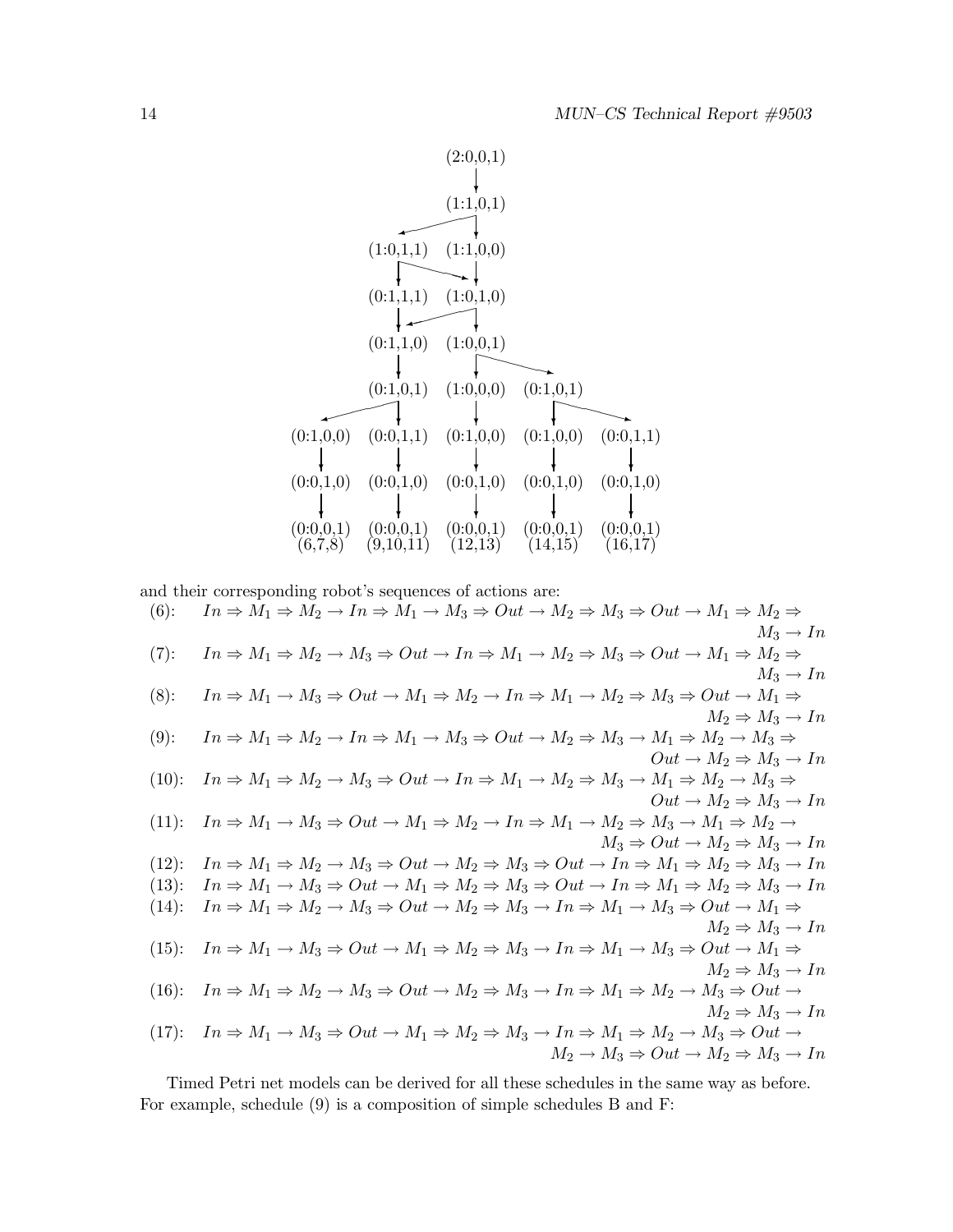| schedule B | schedule F |
|------------|------------|
| (0,0,1)    |            |
| (1,0,1)    |            |
| (0,1,1)    |            |
| (0,1,1)    | (0,1,1)    |
|            | (1,1,1)    |
|            | (1,1,0)    |
|            | (1,0,1)    |
| (0,1,1)    | (0,1,1)    |
| (0,1,0)    |            |
| (0,0,1)    |            |

and its Petri net model is shown in Fig.5. The description of transitions is as follows:

|           | robot operations                               | <i>execution</i> time |
|-----------|------------------------------------------------|-----------------------|
| $t_{01}$  | pick a part from $In$ , move to $M_1$ and load | $u + w + y$           |
| $t_{12}'$ | unload $M_1$ , move to $M_2$ and load          | $v + w + y$           |
| $t'_{20}$ | move from $M_2$ to In                          | 2y                    |
| $t'_{23}$ | unload $M_2$ , move to $M_3$ and load          | $v + w + y$           |
| $t'_{30}$ | move from $M_3$ to $In$                        | 2y                    |
| $t'_{34}$ | unload $M_3$ , move to Out and drop            | $v + x + y$           |
| $t'_{42}$ | move from Out to $M_2$                         | 2y                    |



Fig.5. Petri net model of schedule  $(9) = (B+F)$ .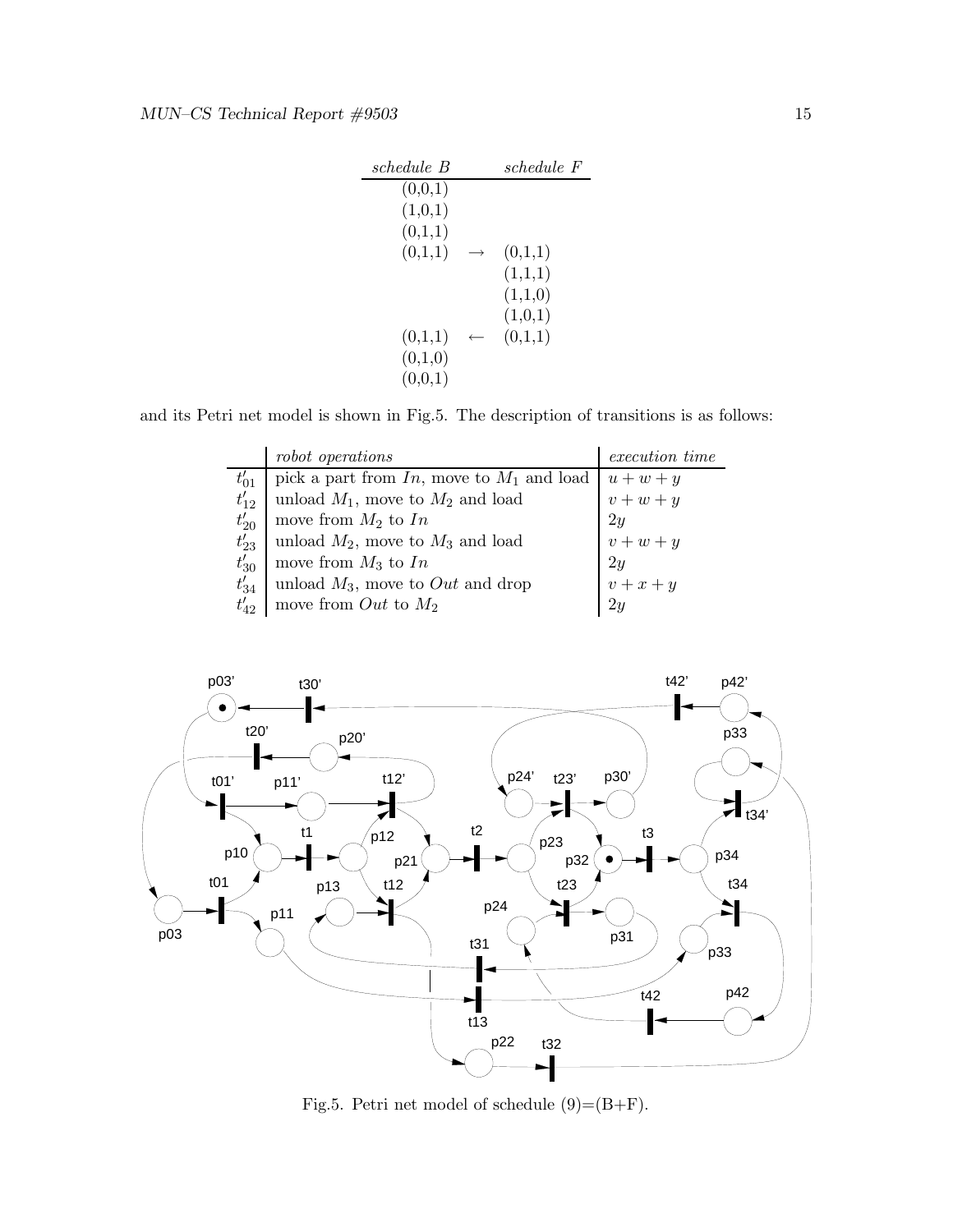|          | robot operations                               | execution time             |
|----------|------------------------------------------------|----------------------------|
| $t_{01}$ | pick a part from $In$ , move to $M_1$ and load |                            |
| $t_{12}$ | unload $M_1$ , move to $M_2$ and load          | $u + w + y$<br>$v + w + y$ |
| $t_{13}$ | move from $M_1$ to $M_3$                       | 2y                         |
| $t_{23}$ | unload $M_2$ , move to $M_3$ and load          | $v + w + y$                |
| $t_{31}$ | move from $M_3$ to $M_1$                       | $\mathcal{Y}$              |
| $t_{32}$ | move from $M_2$ to $M_3$                       | $\mathcal{Y}$              |
| $t_{34}$ | unload $M_3$ , move to Out and drop            | $v + x + y$                |
| $t_{42}$ | move from Out to $M_2$                         | 2y                         |

The net shown in Fig.5 (composite schedule  $B+F$ ) has 4 P–invariants which imply the following subnets:

| <i>P</i> -invariant $t_1$ $t_1$ $t_2$ $t_3$ $t'_{01}$ $t'_{12}$ $t'_{20}$ $t'_{23}$ $t'_{30}$ $t'_{34}$ $t_{42}$ $t_{01}$ $t'_{12}$ $t'_{13}$ $t'_{23}$ $t_{31}$ $t_{32}$ $t_{34}$ $t_{42}$ |  |  |  |  |  |  |  |  |                                     |
|---------------------------------------------------------------------------------------------------------------------------------------------------------------------------------------------|--|--|--|--|--|--|--|--|-------------------------------------|
| 1   2 0 0 1 1 1 1 1 1 1 1 1 1 0 0 0 1 0 0                                                                                                                                                   |  |  |  |  |  |  |  |  |                                     |
| $2 \t 0 \t 2 \t 0 \t 1 \t 1 \t 0 \t 1 \t 1 \t 0 \t 0 \t 0 \t 1 \t 0 \t 1 \t 1 \t 0 \t 0 \t 0$                                                                                               |  |  |  |  |  |  |  |  |                                     |
|                                                                                                                                                                                             |  |  |  |  |  |  |  |  |                                     |
|                                                                                                                                                                                             |  |  |  |  |  |  |  |  | 0 0 0 1 1 1 1 1 1 1 1 1 1 1 1 1 1 1 |

The cycle time is:

$$
\tau_0 = \max(\tau_1, \tau_2, \tau_3, \tau_4)
$$

where:

$$
\tau_1 = 2o_1 + 2u + 4v + 5w + x + 13y,
$$
  
\n
$$
\tau_2 = 2o_2 + u + 4v + 5w + 9y,
$$
  
\n
$$
\tau_3 = 2o_3 + 4v + 2w + 2x + 6y,
$$
  
\n
$$
\tau_4 = 2u + 6v + 6w + 2x + 21y,
$$

There are 12 schedules for the initial configuration  $(0,1,0)$ :

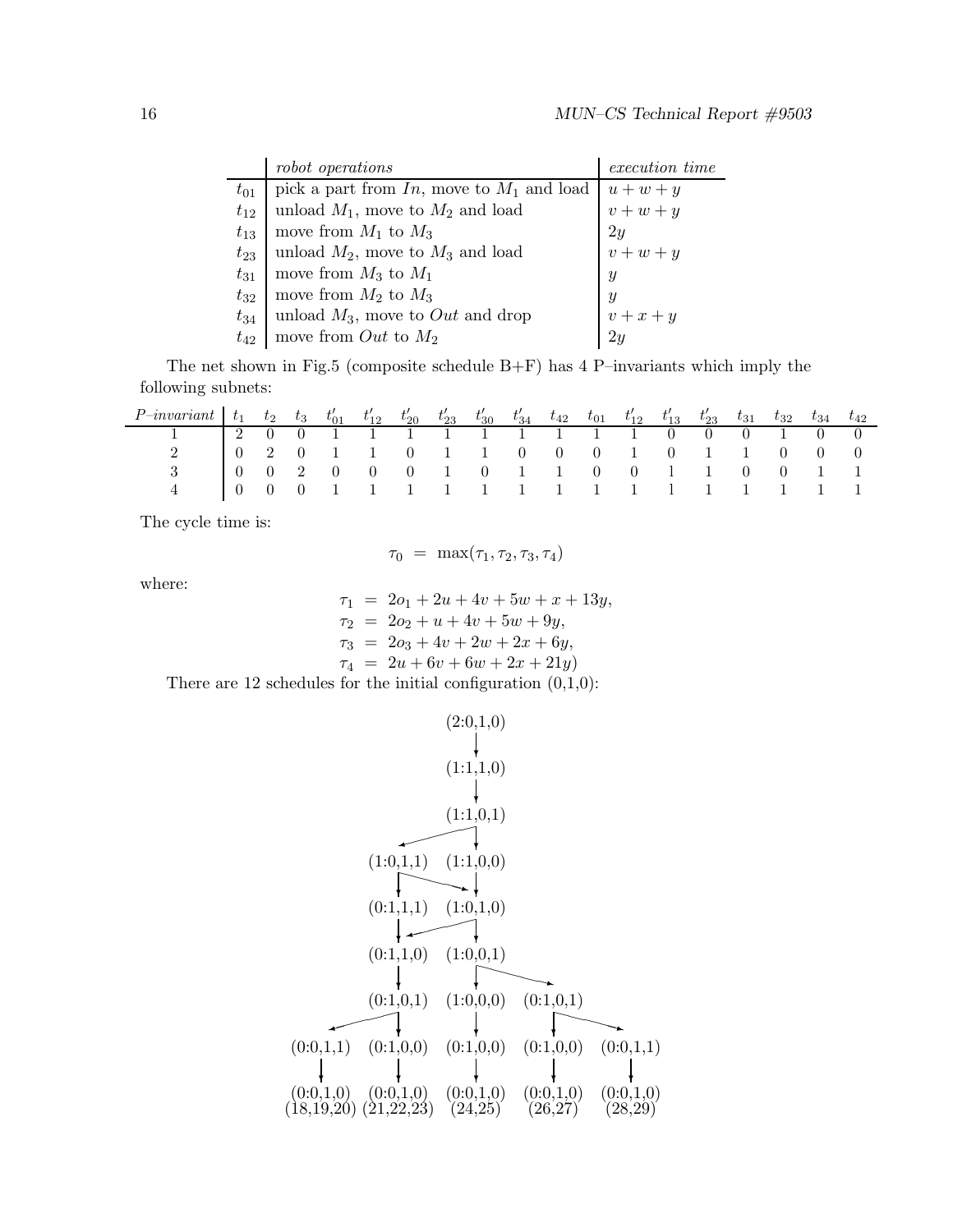and another 5 schedules for the configuration  $(0,1,1)$ :



All these schedules can be evaluated using net invariants, and the schedule with the minimal cycle time is the optimal 2–schedule.

#### COLORED PETRI NETS

Colored Petri nets and timed colored Petri nets can be considered as an extension of nets without colors by introducing token attributes called colors. Enabled transitions can fire for different combinations of token colors (called occurrences of transitions), and firing transitions can change the colors associated with tokens.

A convenient concept of 'multisets' is frequently used in the definitions which follow. A multiset (or a bag) X over a (nonempty) set A is any function  $A \to \mathbb{N}, \mathbb{N} = \{0, 1, 2, ...\}$ . Intuitively, a multiset is a 'set' which can contain multiple occurrences of the same elements; if X is a multiset over A, then for each  $a \in A$ ,  $X(a)$  denotes the number of occurrences of  $a$  in  $X$ .

A colored Petri net is a 5-tuple  $\mathcal{N} = (P, T, A, C, w)$  where:

P is a finite (nonempty) set of places,

T is a finite (nonempty) set of transitions,

A is a (nonempty) set of directed arcs which connect places with transitions and transitions with places,  $A \subseteq P \times T \cup T \times P$ , such that there are no isolated places or transition; moreover, for each  $t \in T$ , Inp(t) denotes the set of places which are connected by arcs directed to t, and  $Out(t)$  the set of places which are connected by arcs directed from t; Inp(p) and  $Out(p)$  are defined similarly,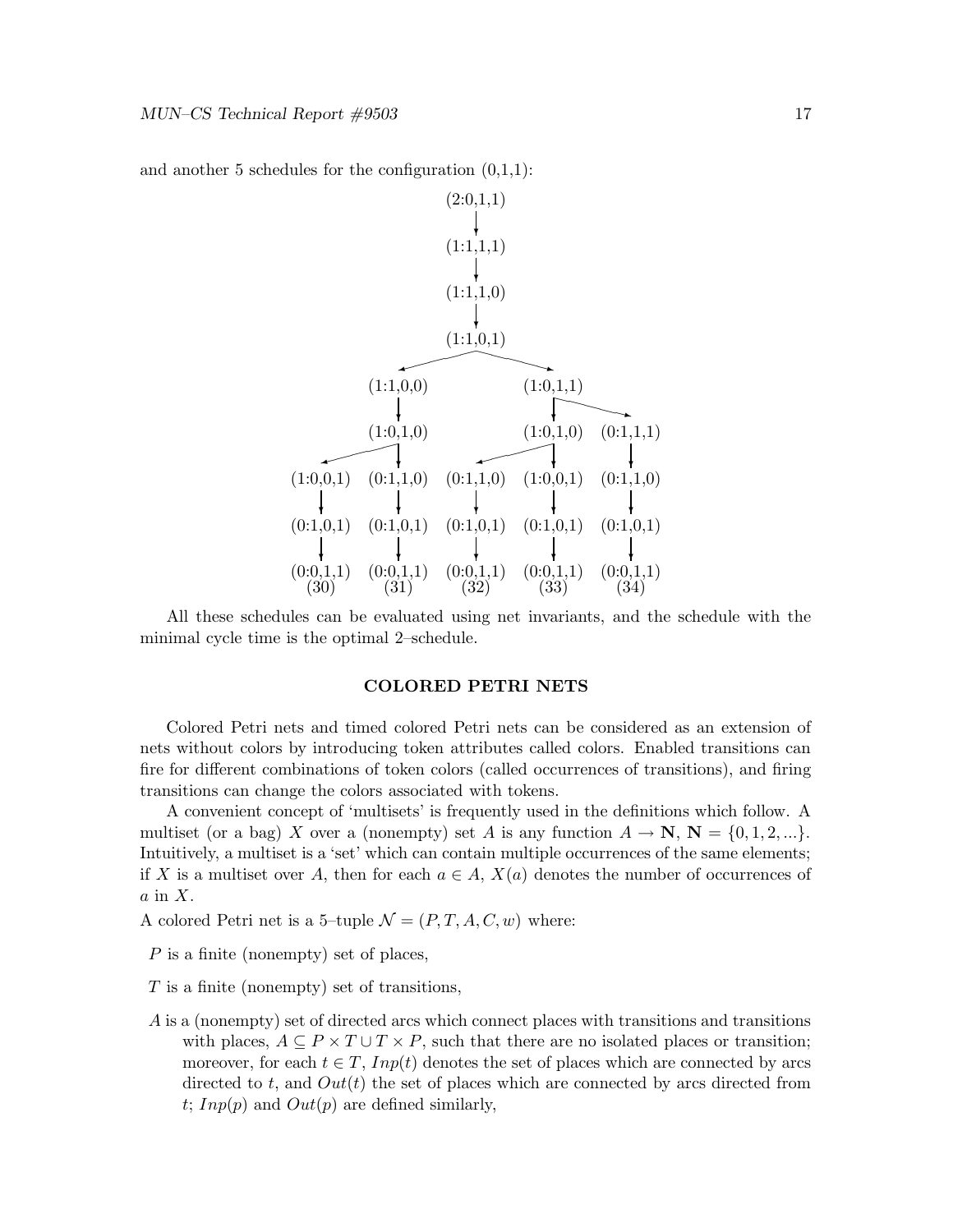$C$  is a finite (nonempty) set of colors,

 $w$  is the arc function which associates, with each arc of the net, a function from the set of (occurrence) colors into a multiset of token colors, i.e., for each arc  $a \in A$ ,  $a = (p,t)$ or  $a = (t, p), w(a) : C \rightarrow C \rightarrow \mathbb{N}$ .

This definition is a slightly modified version of a colored Petri net matrix [Je87]; the modification is made in order to simplify the definition, and to emphasize the relationship between colored nets and 'ordinary' nets (i.e., non–colored nets [Re85]). It should be observed that ordinary nets correspond to such colored nets in which: (i) the set of colors  $C$ contains just one color, and (ii) the arc function assigns weights equal to 1 to all arcs of the net.

A marked colored Petri net is a pair  $\mathcal{M} = (\mathcal{N}, m_0)$  where:

- $\mathcal N$  is a colored Petri net,  $\mathcal N = (P, T, A, C, w),$
- $m<sub>0</sub>$  is the initial marking function which assigns multisets of token colors (or colored tokens) to places of a net,  $m_0: P \to C \to \mathbb{N}$ .

Let any function m that maps P into multisets of token colors,  $m: P \to C \to \mathbb{N}$ , be called a marking of the net  $\mathcal N$ .

An occurrence o (or occurrence color) of a transition  $t \in T$ ,  $o \in C$ , is enabled at the marking  $m$  if and only if

$$
\forall (p \in Imp(t)) \ w(p, t)(o) \le m(p),
$$

where  $w(p,t)(o)$  denotes the application of the arc function w of the arc  $(p,t)$  to the occurrence color  $o$ , and  $\leq$  denotes element–wise comparison of multisets.

An occurrence o of the transition t enabled at the marking  $m_i$  can fire; firing the occurrence *o* of *t* transforms  $m_i$  into another marking  $m_j$  which is directly  $(o, t)$ -reachable (i.e., reachable in 'one step') from  $m_i$ 

$$
\forall (p \in P) \ m_j(p) = m_i(p) - \sum_{t \in Out(p)} w(p, t)(o) + \sum_{t \in Imp(p)} w(t, p)(o)
$$

where  $\Sigma$  is used for element–wise addition of multisets. During o of t's firing, tokens are removed from t's input places in numbers corresponding to the (input) arc functions applied to  $o$ , and tokens are added to t's output places in numbers corresponding to the (output) arc functions applied to o.

A colored net is conflict–free iff no two enabled occurrences share the same place color, i.e., iff

$$
\forall (t_i, t_j \in T) \ \forall (o_\ell, o_k \in C) \ p \in Imp(t_i) \cap Imp(t_j) \Rightarrow \forall (c \in C) \ w(p, t_i)(o_\ell)(c) * w(p, t_j)(o_k)(c) = 0.
$$

Only conflict–free colored nets are considered here.

In timed colored nets, a 'firing time' is associated with each occurrence color of each transition. This firing time may be deterministic or it can be a random variable with some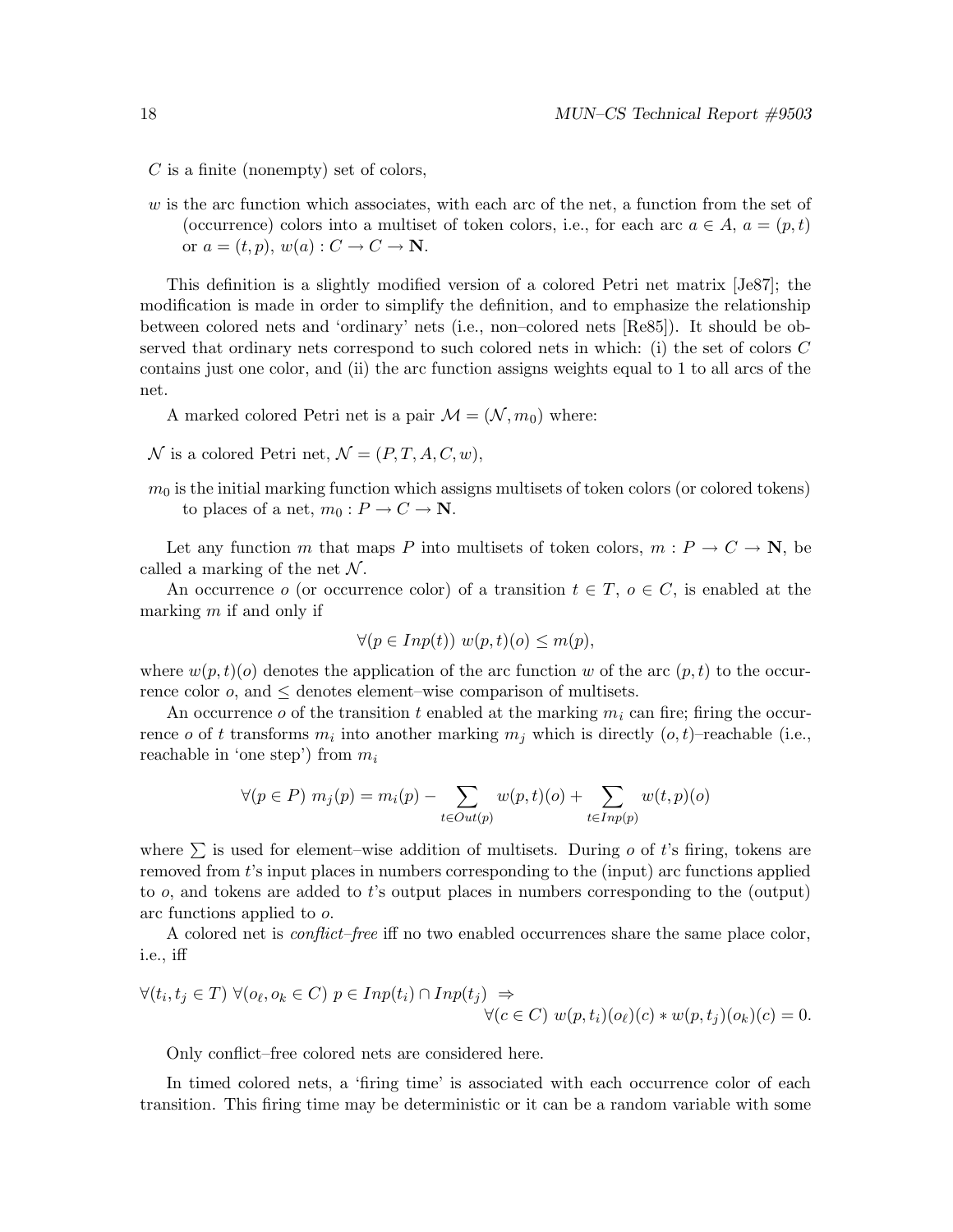distribution function, for example, negative exponential distribution. Only deterministic firing times are considered in this report.

- A conflict–free timed colored net is a pair,  $\mathcal{T} = (\mathcal{M}, f)$  where
- M is a conflict–free marked colored net,  $\mathcal{M} = (\mathcal{N}, m_0, \mathcal{N} = (P, T, A, C, w),$
- f is a firing–time function which assigns a nonnegative firing time to each occurrence of each transition of the net,  $f: T \to C \to \mathbb{R}^+$ , where  $\mathbb{R}^+$  denotes the set of nonnegative real numbers.

The behavior of a timed colored net can be described by a sequence of states and state transitions [Zu90]. Any state description of a timed net must take into account the marking of a net (i.e., the distribution of token colors in places) as well as the distribution of occurrence colors in firing transitions.

The arc functions are mappings  $C \to C \to \mathbb{N}$ , or  $(C \times C) \to \mathbb{N}$ ; the second form can be represented quite conveniently by a rectangular array indexed by occurrence colors (columns) and token colors (rows). The incidence (or connectivity) matrix of a colored net is a  $k \times \ell$  matrix A, where k is the number of places and  $\ell$  the number of transitions, and:

$$
A[k,\ell] = w(t_k,p_\ell) - w(p_k,t_\ell)
$$

i.e., each element of A is a  $C \times C \rightarrow \mathbb{N}$  mapping, and the difference is componentwise (for each occurrence color and each token color), so if the arc functions  $w(p, t)$  and  $w(t, p)$ are represented as  $(C \times C)$  matrices of elements of N, the difference is in the sense of the corresponding elements of these matrices.

A place invariant of a colored net is a k–element (column) vector of multisets  $C \to \mathbb{N}$ such that

$$
A^T * I = 0
$$

where  $A<sup>T</sup>$  is the transpose of A, and the operation "\*" is a componentwise application of elements of A to multisets of I, and "0" is the  $\ell$ –element vector of zero multisets  $C \to \{0\}$ :

$$
\forall (1 \leq j \leq \ell) \sum_{1 \leq i \leq k} A[i, j](I[i]) = 0
$$

and the sum is performed componentwise (on multisets):

$$
\forall (1 \leq j \leq \ell) \ \forall (c_t \in C) \ \forall (c_p \in C) \sum_{1 \leq i \leq k} A[i,j][c_p, c_t] * I[i](c_p) = 0
$$

A colored net  $\mathcal{M} = ((P, T, A, C, w), m_0)$  is decoupled iff the occurrences of transitions do not 'mix' the colors, i.e., iff there is a partition  $\mathcal{P}(C)$  of the set of colors C (and an implied equivalence relation  $H_{eq}$  on C), such that all occurrences of transitions have their (nonzero) input and output arc mappings in the same equivalence classes of  $\mathcal{P}$ :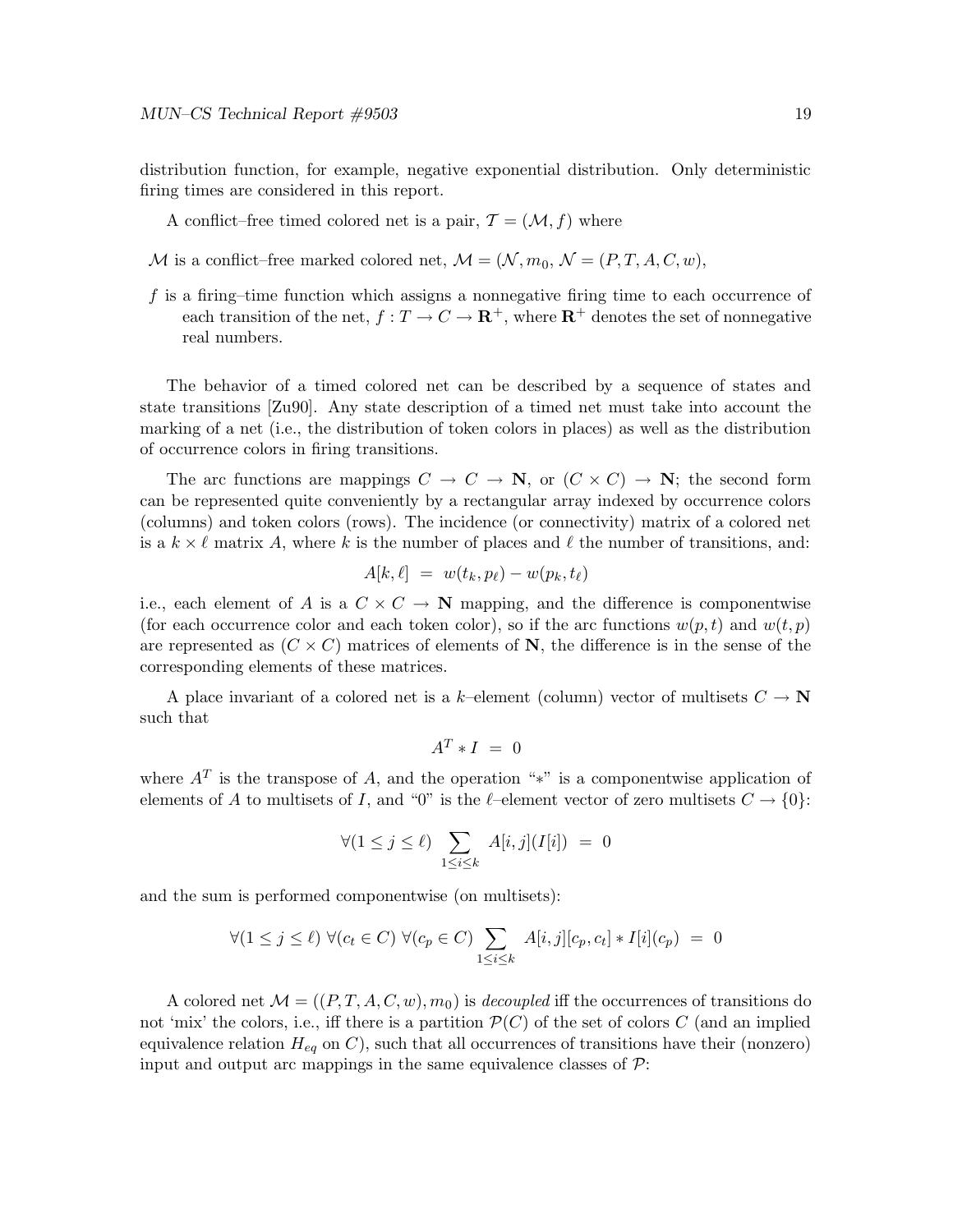$$
\exists (H_{eq} \subset C \times C) \ \forall (t \in T) \ \forall (o \in C) \ \forall (p_i \in Imp(t)) \forall (p_j \in Out(t)) \ \forall (c_\ell, c_k \in C)
$$

$$
w(p_i, t)(o)(c_\ell) > 0 \ \land \ w(t, p_j)(o)(c_k) > 0 \ \Rightarrow \ (c_\ell, c_k) \in H_{eq}.
$$

It should be observed that if a net is decoupled, it can be analyzed independently for each equivalent class of colors because different classes of colors never interfere one with another.

A colored net model of all simple schedules for a 3–machine cell is shown in Fig.6.



Fig.6. Colored net model of a three–machine cell.

It can be observed that the three machines are represented, as before, by transitions  $t_1$ ,  $t_2$  and  $t_3$ , while the robot actions (for all six simple schedules) are represented by the remaining part of the net, some transitions of which are used by different schedules (i.e., different colors).

There are six basic colors representing the schedules (denoted as the schedules, A, B, ..., F), and five auxiliary colors which are used for elimination of potential conflicts when the models of different schedules are combined together. These auxiliary colors are needed for schedules B, C, D, E and F, and are denoted by b, c, d, e and f; they are used as token colors only, so there are eleven token colors and only six occurrence colors (formally, the arc functions are partial functions which are undefined for the auxiliary occurrence colors).

The transitions correspond to the following actions (the column schedules indicates the occurrence colors of the corresponding transitions):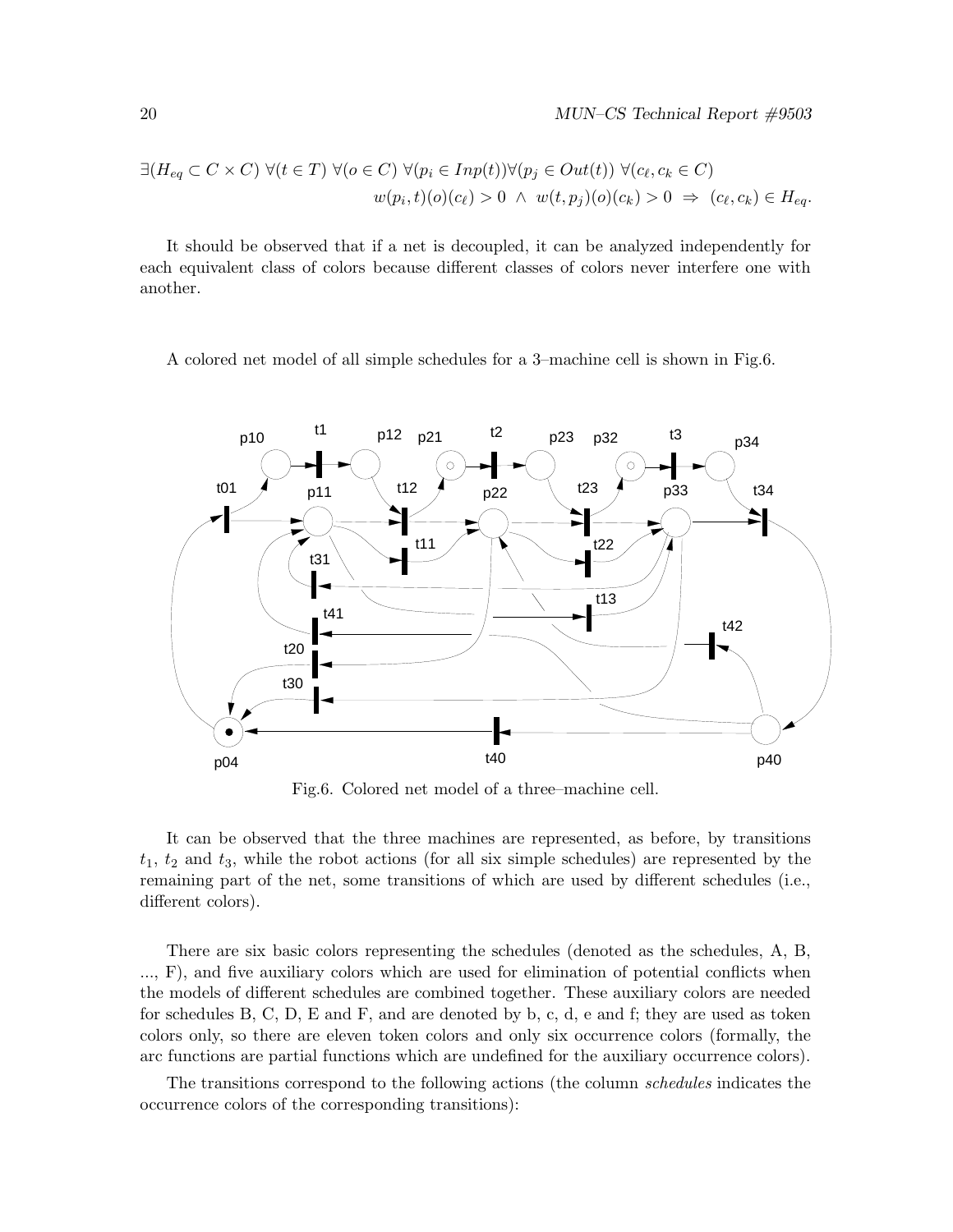|          | robot's operation                       | schedules   | <i>execution</i> time |
|----------|-----------------------------------------|-------------|-----------------------|
| $t_1$    | $M_1$ operation                         | A,B,C,D,E,F | 01                    |
| $t_2$    | $M_2$ operation                         | A,B,C,D,E,F | 02                    |
| $t_3$    | $M_3$ operation                         | A,B,C,D,E,F | 03                    |
| $t_{01}$ | pick from $In$ , move to $M_1$ and load | A,B,C,D,E,F | $u + w + y$           |
| $t_{11}$ | move from $M_1$ to $M_2$                | D,E         | $\mathcal{Y}$         |
| $t_{12}$ | unload $M_1$ , move to $M_2$ and load   | A,B,C,D,E,F | $v + w + y$           |
| $t_{13}$ | move from $M_1$ to $M_3$                | C.F         | 2y                    |
| $t_{20}$ | move from $M_2$ to $In$                 | E, F        | 2y                    |
| $t_{22}$ | move from $M_2$ to $M_3$                | B,D         | $\boldsymbol{y}$      |
| $t_{23}$ | unload $M_2$ , move to $M_3$ and load   | A,B,C,D,E,F | $v + w + y$           |
| $t_{30}$ | move from $M_3$ to $In$                 | B, C        | 2y                    |
| $t_{31}$ | move from $M_3$ to $M_1$                | D.F         | 2y                    |
| $t_{34}$ | unload $M_3$ , move to Out and drop     | A,B,C,D,E,F | $v + x + y$           |
| $t_{40}$ | move from Out to $In$                   | A, D        | $\boldsymbol{y}$      |
| $t_{41}$ | move from Out to $M_1$                  | C, E        | 2y                    |
| $t_{42}$ | move from Out to $M_2$                  | B,F         | 2y                    |
|          |                                         |             |                       |

The execution times are the same for all transition occurrences.

The arc functions w are mappings  $C \to C \to \mathbb{N}$ ; for most of the arcs, these functions are (partial) identity functions for the basic colors  $A, B, ..., F$ , i.e., for an arc  $a$ , an occurrence color  $o \in C$  and a token color  $c \in C$ :

$$
w(a)(o)(c) = \begin{cases} 1, & \text{if } o, c \in \{A, B, C, D, E, F\} \land o = c, \\ 0, & \text{if } o, c \in \{A, B, C, D, E, F\} \land o \neq c, \\ \text{undefined, otherwise.} \end{cases}
$$

The definitions of all 'non–standard' arc functions are shown in the following table, in which the occurrence colors correspond to columns and each entry is a function  $g: C \to \mathbb{N}$ , shown using a simplified notation " $X : i$ " that denotes:

$$
g(c) = \begin{cases} i, & \text{if } c = X, \\ 0, & \text{otherwise}; \end{cases}
$$

| arc                | A   | Β   | C   | D   | Ε                       | F   |
|--------------------|-----|-----|-----|-----|-------------------------|-----|
| $(t_{01}, p_{11})$ | A:1 | B:1 | c:1 | d:1 | e:1                     | f:1 |
| $(t_{12}, p_{22})$ | A:1 | b:1 | C:1 | d:1 | e:1                     | f:1 |
| $(t_{23}, p_{33})$ | A:1 | b:1 | c:1 | d:1 | E:1                     | f:1 |
| $(t_{34}, p_{40})$ | A:1 | b:1 | c:1 | D:1 | e:1                     | f:1 |
| $(p_{11}, t_{11})$ |     |     |     | d:1 | $\mathrm{e}\mathrm{:}1$ |     |
| $(p_{11}, t_{13})$ |     |     | c:1 |     |                         | f:1 |
| $(p_{22}, t_{20})$ |     |     |     |     | e:1                     | f:1 |
| $(p_{22}, t_{22})$ |     | b:1 |     | d:1 |                         |     |
| $(p_{33}, t_{30})$ |     | b:1 | c:1 |     |                         |     |
| $(p_{33}, t_{31})$ |     |     |     | d:1 |                         | f:1 |
| $(p_{40}, t_{41})$ |     |     | c:1 |     | $\mathrm{e}\mathrm{:}1$ |     |
| $(p_{40}, t_{42})$ |     | b:1 |     |     |                         | f:1 |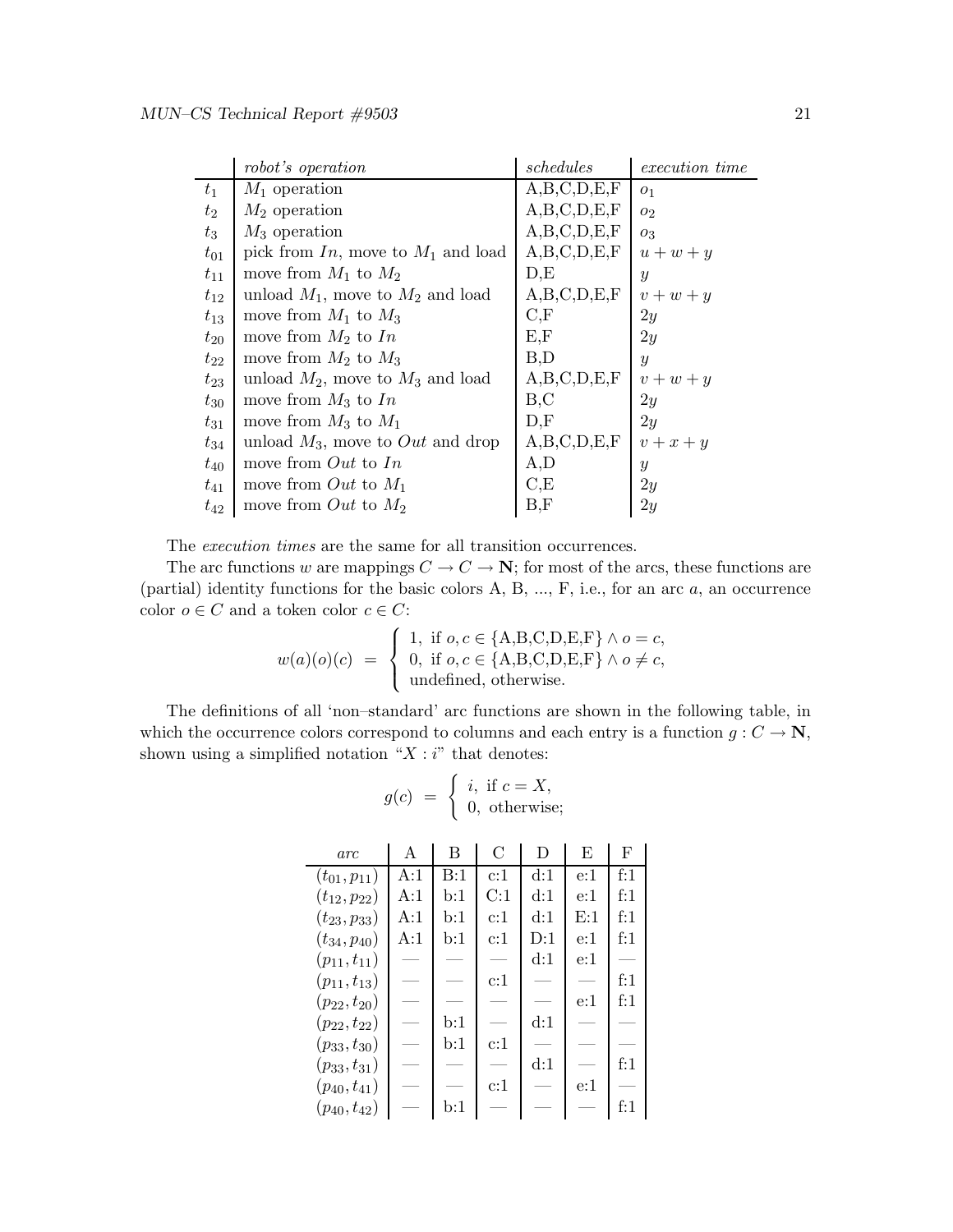It can be observed that, in addition to the typical representation of machines (a transition with one input and one output place for each machine), there is a systematic structure of the net model shown in Fig.6:

- there is a single place corresponding to each of the machines  $(p_{11}, p_{22} \text{ and } p_{33} \text{ in }$ Fig.4), the *Input* and the *Output* ( $p_{40}$  and  $p_{04}$  in Fig.4); in general, for an *m*-machine cell, there are  $m+2$  such places;
- places representing Input and all machines (i.e.,  $p_{04}$  and  $p_{11}$ ,  $p_{22}$ ,  $p_{33}$ ) have three input transitions each  $(m \text{ input transitions in general})$  representing the possible moves from the 'other' machines and *Output* (and from *Input* in the case of  $M_1$ ); the 'other' machines do not include the 'next' machine (*Output* is 'the next machine' for  $M_3$ ); the move from *Input* always carries a part; the moves from *Output* never carry a part, the moves from 'other' machine can carry a part only if the 'other' machine is actually the previous machine; so, for  $p_{04}$  the input arcs are from  $M_2$ ,  $M_3$  and Output, for  $p_{11}$ the input arcs are from  $M_3$ , Output and Input, for  $p_{22}$  the input arcs are from Output,  $M_1$  (carrying a part) and  $M_1$  (without a part), and for  $p_{33}$  the input arcs are form  $M_1$ ,  $M_2$  (carrying a part) and  $M_2$  (without a part);
- places representing *Output* and all machines have three output transitions each  $(m)$ output transitions in general) representing moves to 'other' machines and Input (and Output in the case of  $M_3$ ); the 'other' machines do not include the 'previous' machine (Input is 'the previous machine' for  $M_1$ ); so for  $p_{11}$  the output arcs are to  $M_2$  (carrying a part),  $M_2$  (without a part) and  $M_3$ , for  $p_{22}$  the output arcs are to  $M_3$  (carrying a part),  $M_3$  (without a part) and Input, for  $p_{33}$  the output arcs are to Output, Input and  $M_1$ , and for  $p_{40}$  the output arcs are to *Input*,  $M_1$  and  $M_2$ ;
- the place representing  $Input(p_{04})$  has only one output transition  $(t_{01},$  which represents the operations 'pick a part, move and load  $M_1$ ');
- the place representing  $Output(p_{40})$  has only one input transition  $(t_{34},$  which represents the operations 'unload  $M_3$ , move and drop),
- the total number of 'scheduling' transitions, resulting from the above rules, is equal to (counting either the input or output arcs)  $1 + m * (m + 1)$ , so for a three–machine cell there are 13 transitions modeling the possible robot schedules (see Fig.4); a net model of a four–machine cell needs 21 transitions and 6 places to represent all possible robot's schedules, and a model of a five–machine cell, needs 31 such transitions and 7 places.

The colored net shown in Fig.6 is decoupled and the partition of the set of colors is as follows:

$$
\mathcal{P}(C) = \{\{A\}, \{B, b\}, \{C, c\}, \{D, d\}, \{E, e\}, \{F, f\}\}\
$$

Consequently, the invariants are grouped in sections corresponding to different colors (i.e., different schedules). There are 8 invariants for color/schedule A, 5 invariants for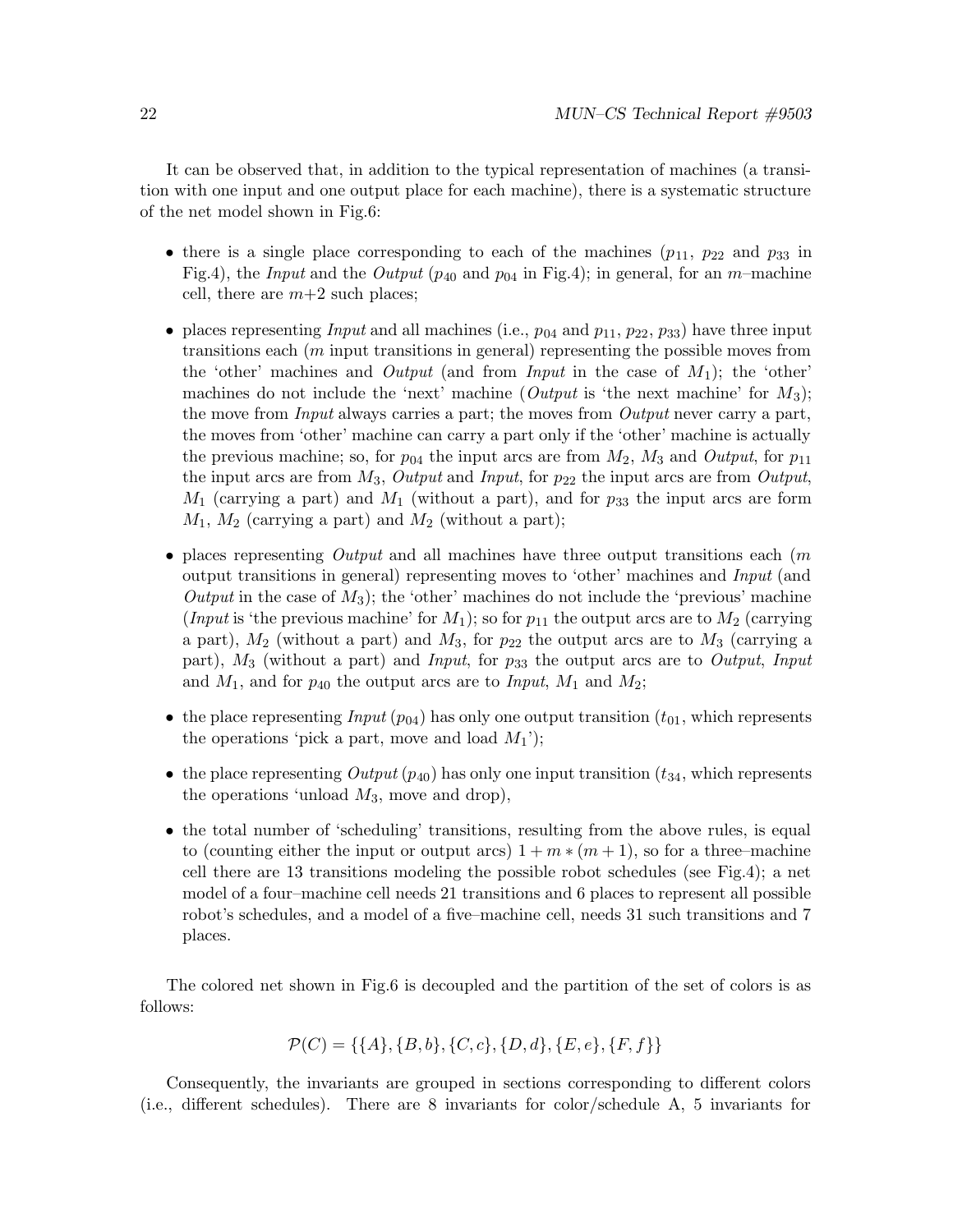color/schedule B, 6 invariants for color/schedule C, etc.; total number of place–invariants for this model is 33, as shown in Table 1. The corresponding sets of transitions are shown in Table 2 (also grouped in sections corresponding to different schedules). The minimum cycle time of each schedule is determined by the invariant subnet with the maximum total cycle time. Since all invariant subnets are simple cyclic nets, each subnet cycle time is equal to the sum of firing times assigned to all transitions of the (invariant) subnet. For the sets of transitions shown in Table 2, the cycle times of the six schedules are as follows (since the sets of transitions of some invariant subnets are subsets of those of other invariant subnets, not all invariants are used in the formulas); e.g., 2, 3, 4, 5, 6, 7 and 8 are all subsets of 1, 11 is a subset of 9, 13 a subset of 10, etc.):

| schedule | cycle time                                                             |
|----------|------------------------------------------------------------------------|
| A        | $\tau_A = \tau_1$                                                      |
| B        | $\tau_B = \max(\tau_9, \tau_{10}, \tau_{12})$                          |
| C        | $\tau_C = \max(\tau_{14}, \tau_{16}, \tau_{17}, \tau_{19})$            |
| D        | $\tau_C = \max(\tau_{20}, \tau_{21}, \tau_{22}, \tau_{23}, \tau_{24})$ |
| E        | $\tau_E = \max(\tau_{25}, \tau_{26}, \tau_{28})$                       |
| F        | $\tau_E = \max(\tau_{30}, \tau_{31}, \tau_{32}, \tau_{33})$            |

where

$$
\tau_1 = o_1 + o_2 + o_3 + u + 3v + 3w + x + 5y
$$
  
\n
$$
\tau_9 = o_1 + o_2 + u + 2v + 3w + 5y
$$
  
\n
$$
\tau_{10} = o_1 + u + 3v + 3w + x + 9y
$$
  
\n
$$
\tau_{12} = o_3 + v + w + 5y
$$
  
\n
$$
\tau_{14} = o_1 + o_2 + u + 2v + 2w + 5y
$$
  
\n
$$
\tau_{16} = o_2 + o_3 + 3v + 2w + x + 5y
$$
  
\n
$$
\tau_{17} = o_2 + u + 3v + 3w + x + 7y
$$
  
\n
$$
\tau_{19} = u + 3v + 3w + x + 10y
$$
  
\n
$$
\tau_{20} = o_1 + o_2 + o_3 + u + 3v + 3w + x + 5y
$$
  
\n
$$
\tau_{21} = o_1 + u + 2v + 2w + x + 5y
$$
  
\n
$$
\tau_{22} = o_2 + 2v + 2w + 4y
$$
  
\n
$$
\tau_{23} = o_3 + u + 2v + 2w + x + 5y
$$
  
\n
$$
\tau_{24} = u + 2v + 2w + x + 8y
$$
  
\n
$$
\tau_{25} = o_1 + u + v + 2w + 4y
$$
  
\n
$$
\tau_{26} = o_2 + o_3 + 3v + 2w + x + 5y
$$
  
\n
$$
\tau_{28} = o_3 + u + 3v + 3w + x + 9y
$$
  
\n
$$
\tau_{30} = o_1 + u + v + 2w + 4y
$$
  
\n
$$
\tau_{31} = o_2 + 2v + 2w + 4y
$$
  
\n
$$
\tau_{32} = o_3 + 2v + w + x + 4y
$$
  
\n
$$
\tau_{33} = u + 3v + 3w + x + 12y
$$

Because the optimal schedule is the schedule with the minimum cycle time, so:

$$
\tau_{opt} = \min(\tau_A, \tau_B, \tau_C, \tau_D, \tau_E, \tau_F).
$$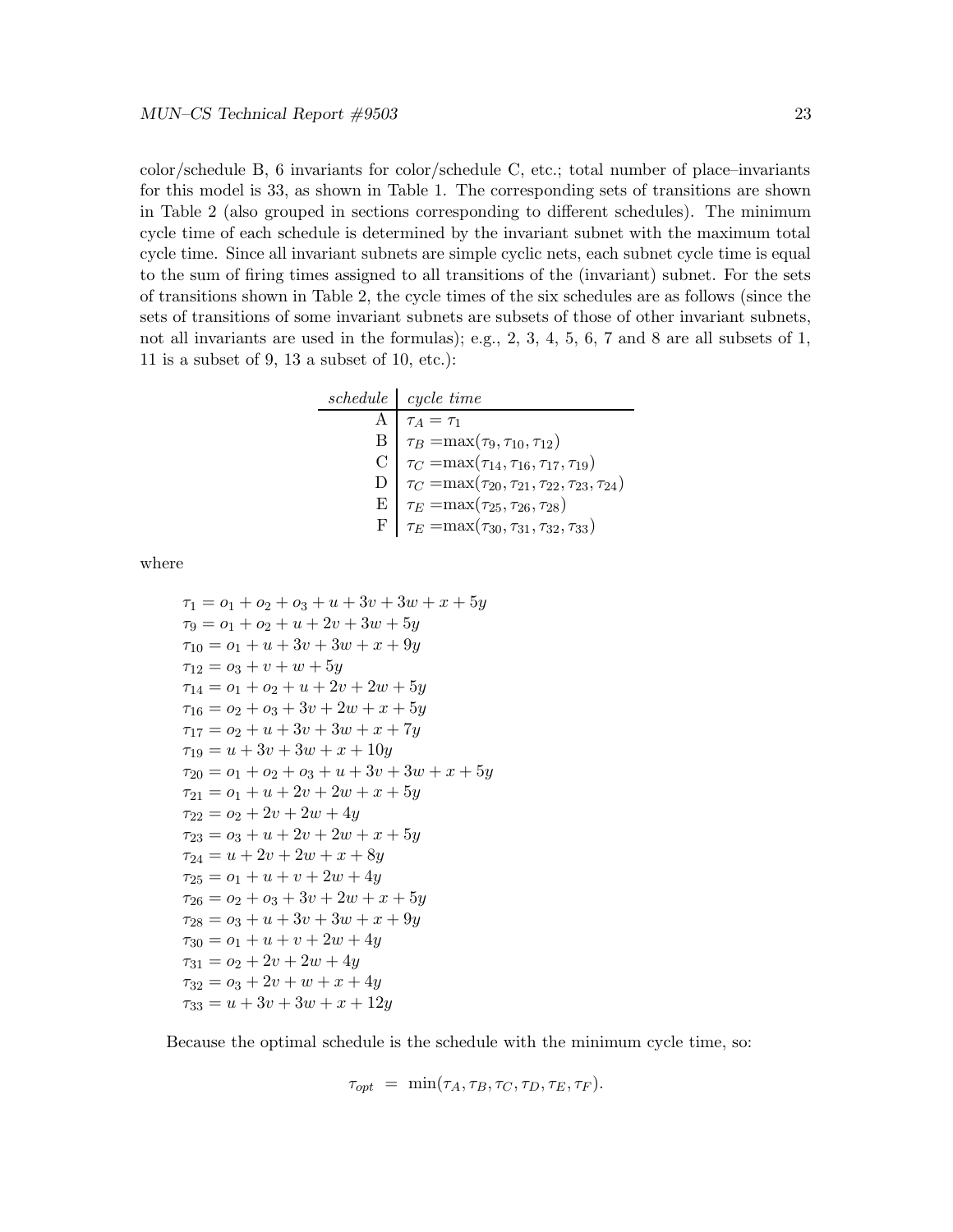| $P-invariant$   | $p_{10}$         | $p_{12}$         | $p_{21}$         | $p_{23}$         | $p_{32}$         | $p_{34}$         | $p_{04}$         | $p_{11}$         | $p_{22}$         | $p_{33}$                      | $p_{40}$                      |
|-----------------|------------------|------------------|------------------|------------------|------------------|------------------|------------------|------------------|------------------|-------------------------------|-------------------------------|
| $\mathbf{1}$    | A:1              | A:1              | A:1              | A:1              | A:1              | A : 1            | A:1              | $\overline{0}$   | $\Omega$         | $\Omega$                      | A : 1                         |
| $\sqrt{2}$      | A:1              | A:1              | A:1              | A:1              | $\overline{0}$   | $\boldsymbol{0}$ | A:1              | $\boldsymbol{0}$ | $\overline{0}$   | A:1                           | A:1                           |
| 3               | A:1              | A:1              | $\theta$         | $\boldsymbol{0}$ | A:1              | A:1              | A:1              | $\boldsymbol{0}$ | A:1              | $\boldsymbol{0}$              | A:1                           |
| 4               | A:1              | A:1              | $\boldsymbol{0}$ | $\boldsymbol{0}$ | $\boldsymbol{0}$ | $\boldsymbol{0}$ | A:1              | $\overline{0}$   | A:1              | A:1                           | A:1                           |
| $\bf 5$         | $\overline{0}$   | $\boldsymbol{0}$ | A:1              | A:1              | A:1              | A:1              | A:1              | A:1              | $\boldsymbol{0}$ | $\boldsymbol{0}$              | A:1                           |
| $\,6$           | $\overline{0}$   | $\theta$         | A:1              | A:1              | $\overline{0}$   | $\overline{0}$   | A:1              | A:1              | $\overline{0}$   | A:1                           | A:1                           |
| $\overline{7}$  | $\overline{0}$   | $\overline{0}$   | $\theta$         | $\boldsymbol{0}$ | A:1              | A:1              | A:1              | A:1              | A:1              | $\boldsymbol{0}$              | A:1                           |
| 8               | $\overline{0}$   | $\overline{0}$   | $\boldsymbol{0}$ | $\boldsymbol{0}$ | $\boldsymbol{0}$ | $\boldsymbol{0}$ | A:1              | A:1              | A:1              | A:1                           | A:1                           |
| $\overline{9}$  | B:1              | B:1              | B:1              | B:1              | $\overline{0}$   | $\overline{0}$   | B:1              | $\overline{0}$   | $\overline{0}$   | b:1                           | $\overline{0}$                |
| 10              | B:1              | B:1              | $\boldsymbol{0}$ | $\overline{0}$   | $\overline{0}$   | $\overline{0}$   | B:1              | $\overline{0}$   | B,b:1            | B,b:1                         | b:1                           |
| 11              | $\boldsymbol{0}$ | $\boldsymbol{0}$ | B:1              | B:1              | $\boldsymbol{0}$ | $\boldsymbol{0}$ | B:1              | B:1              | $\boldsymbol{0}$ | b:1                           | $\overline{0}$                |
| $12\,$          | $\overline{0}$   | $\boldsymbol{0}$ | $\boldsymbol{0}$ | $\boldsymbol{0}$ | B:1              | B:1              | $\overline{0}$   | $\boldsymbol{0}$ | B:1              | $\overline{0}$                | b:1                           |
| $13\,$          | $\overline{0}$   | $\overline{0}$   | $\boldsymbol{0}$ | $\boldsymbol{0}$ | $\boldsymbol{0}$ | $\boldsymbol{0}$ | B:1              | B:1              | B,b:1            | B,b:1                         | B:1                           |
| 14              | C:1              | C:1              | C:1              | C:1              | $\overline{0}$   | $\overline{0}$   | C:1              | $\overline{0}$   | $\theta$         | $\ensuremath{\text{c}}$ : $1$ | $\overline{0}$                |
| $15\,$          | C:1              | C:1              | $\boldsymbol{0}$ | $\boldsymbol{0}$ | $\overline{0}$   | $\overline{0}$   | C:1              | $\theta$         | C:1              | $\ensuremath{\text{c}}$ : $1$ | $\overline{0}$                |
| 16              | $\boldsymbol{0}$ | $\boldsymbol{0}$ | C:1              | $\mathrm{C}:1$   | C:1              | C:1              | $\overline{0}$   | $\mathrm{C}:1$   | $\overline{0}$   | $\overline{0}$                | $\ensuremath{\text{c}}$ : $1$ |
| 17              | $\overline{0}$   | $\theta$         | C:1              | $\mathrm{C}:1$   | $\boldsymbol{0}$ | $\boldsymbol{0}$ | $\mathrm{C}:1$   | C,c:1            | $\overline{0}$   | C,c:1                         | $\ensuremath{\text{c}}$ : $1$ |
| 18              | $\overline{0}$   | $\Omega$         | $\boldsymbol{0}$ | $\overline{0}$   | C:1              | $\mathrm{C}:1$   | $\boldsymbol{0}$ | C:1              | C:1              | $\overline{0}$                | c: 1                          |
| $19\,$          | $\overline{0}$   | $\overline{0}$   | $\boldsymbol{0}$ | $\boldsymbol{0}$ | $\boldsymbol{0}$ | $\boldsymbol{0}$ | C:1              | C,c:1            | C:1              | C,c:1                         | $\ensuremath{\text{c}}$ : $1$ |
| $20\,$          | D:1              | D:1              | D:1              | D:1              | D:1              | D:1              | D:1              | $\overline{0}$   | $\overline{0}$   | $\overline{0}$                | D:1                           |
| 21              | D:1              | D:1              | $\overline{0}$   | $\overline{0}$   | $\overline{0}$   | $\boldsymbol{0}$ | D:1              | $\overline{0}$   | d:1              | D:1                           | D:1                           |
| $22\,$          | $\overline{0}$   | $\overline{0}$   | D:1              | D:1              | $\overline{0}$   | $\boldsymbol{0}$ | $\boldsymbol{0}$ | D:1              | $\boldsymbol{0}$ | d: 1                          | $\overline{0}$                |
| $23\,$          | $\overline{0}$   | $\boldsymbol{0}$ | $\boldsymbol{0}$ | $\boldsymbol{0}$ | D:1              | D:1              | D:1              | d: 1             | D:1              | $\boldsymbol{0}$              | D:1                           |
| $24\,$          | $\overline{0}$   | $\overline{0}$   | $\boldsymbol{0}$ | $\boldsymbol{0}$ | $\boldsymbol{0}$ | $\boldsymbol{0}$ | D:1              | D,d:1            | D,d:1            | D,d:1                         | D:1                           |
| $\overline{25}$ | E:1              | $\overline{E}:1$ | $\overline{0}$   | $\overline{0}$   | $\overline{0}$   | $\overline{0}$   | E:1              | $\theta$         | E:1              | $\overline{0}$                | $\overline{0}$                |
| $26\,$          | $\boldsymbol{0}$ | $\boldsymbol{0}$ | E:1              | E:1              | E:1              | E:1              | $\boldsymbol{0}$ | $\mathbf{E}:1$   | $\boldsymbol{0}$ | $\boldsymbol{0}$              | $\rm e$ : $1$                 |
| $27\,$          | $\overline{0}$   | $\overline{0}$   | $\mathbf{E}:1$   | $\mathbf{E}:1$   | $\boldsymbol{0}$ | $\boldsymbol{0}$ | $\boldsymbol{0}$ | $\mathbf{E}:1$   | $\overline{0}$   | E:1                           | e:1                           |
| $28\,$          | $\overline{0}$   | $\overline{0}$   | $\boldsymbol{0}$ | $\boldsymbol{0}$ | $\mathbf{E}:1$   | $\mathbf{E}:1$   | E:1              | E,e:1            | E,e:1            | $\boldsymbol{0}$              | e:1                           |
| 29              | $\overline{0}$   | $\overline{0}$   | $\boldsymbol{0}$ | $\overline{0}$   | $\overline{0}$   | $\overline{0}$   | E:1              | E,e:1            | E,e:1            | E:1                           | e:1                           |
| 30              | $\mathcal{F}:1$  | F:1              | $\overline{0}$   | $\overline{0}$   | $\overline{0}$   | $\boldsymbol{0}$ | $\mathcal{F}:1$  | $\overline{0}$   | f: 1             | $\overline{0}$                | $\overline{0}$                |
| $31\,$          | $\overline{0}$   | $\boldsymbol{0}$ | F:1              | F:1              | $\overline{0}$   | $\overline{0}$   | $\boldsymbol{0}$ | F:1              | $\overline{0}$   | f: 1                          | $\overline{0}$                |
| $32\,$          | $\overline{0}$   | $\boldsymbol{0}$ | $\boldsymbol{0}$ | $\boldsymbol{0}$ | F:1              | F:1              | $\boldsymbol{0}$ | $\boldsymbol{0}$ | F:1              | $\overline{0}$                | f: 1                          |
| 33              | $\overline{0}$   | $\overline{0}$   | $\overline{0}$   | $\overline{0}$   | $\overline{0}$   | $\overline{0}$   | F:1              | F.f: 1           | F.f: 1           | F.f: 1                        | f: 1                          |

Tab.1. P–invariants of the net in Fig.6.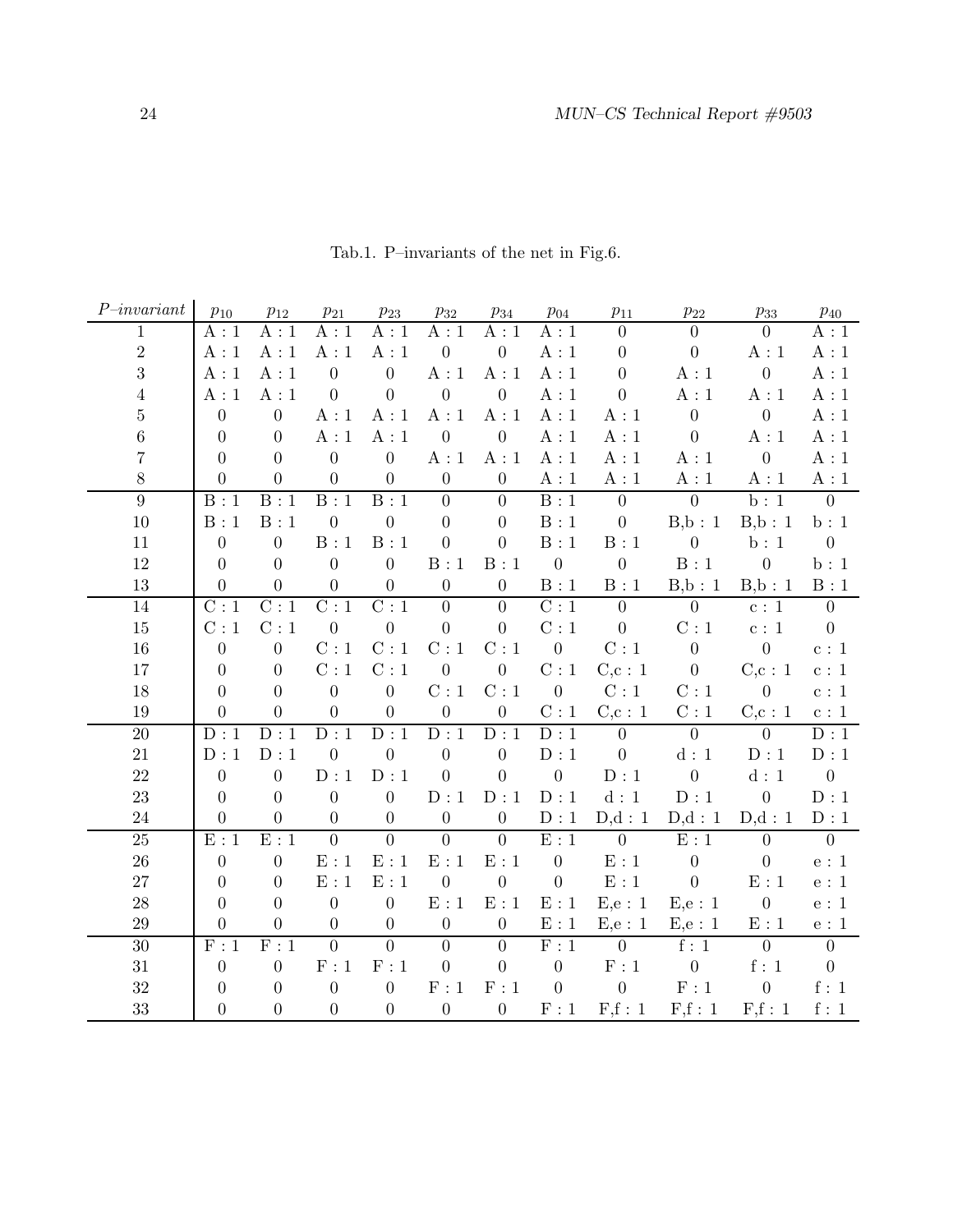| $P-invariant$   | $t_1$            | $t_2\,$          | $t_3$            | $t_{01}$         | $t_{11}$         | $t_{12}$         | $t_{13}$         | $t_{20}$         | $t_{22}$         | $t_{23}$         | $t_{30}$         | $t_{31}$         | $t_{34}$         | $t_{40}$         | $t_{41}$         | $t_{\rm 42}$     |
|-----------------|------------------|------------------|------------------|------------------|------------------|------------------|------------------|------------------|------------------|------------------|------------------|------------------|------------------|------------------|------------------|------------------|
| $\mathbf 1$     | $\mathbf{1}$     | $\mathbf{1}$     | $\mathbf{1}$     | $\mathbf{1}$     | $\overline{0}$   | $\mathbf{1}$     | $\overline{0}$   | $\overline{0}$   | $\overline{0}$   | $\mathbf{1}$     | $\overline{0}$   | $\overline{0}$   | $\overline{1}$   | $\mathbf{1}$     | $\overline{0}$   | $\overline{0}$   |
| $\overline{2}$  | $\,1$            | $\mathbf{1}$     | $\overline{0}$   | $\mathbf{1}$     | $\overline{0}$   | $\,1$            | $\boldsymbol{0}$ | $\boldsymbol{0}$ | $\boldsymbol{0}$ | $1\,$            | $\boldsymbol{0}$ | $\boldsymbol{0}$ | $\,1$            | $1\,$            | $\boldsymbol{0}$ | $\boldsymbol{0}$ |
| 3               | $\mathbf{1}$     | $\boldsymbol{0}$ | $\mathbf{1}$     | $\mathbf 1$      | $\boldsymbol{0}$ | $\mathbf 1$      | $\boldsymbol{0}$ | $\boldsymbol{0}$ | $\boldsymbol{0}$ | $\mathbf{1}$     | $\boldsymbol{0}$ | $\boldsymbol{0}$ | $\,1$            | $1\,$            | $\boldsymbol{0}$ | $\boldsymbol{0}$ |
| $\sqrt{4}$      | $\mathbf{1}$     | $\boldsymbol{0}$ | $\boldsymbol{0}$ | $\,1\,$          | $\overline{0}$   | $\,1$            | $\boldsymbol{0}$ | $\overline{0}$   | $\boldsymbol{0}$ | $\mathbf{1}$     | $\boldsymbol{0}$ | $\boldsymbol{0}$ | $\mathbf 1$      | $\mathbf 1$      | $\boldsymbol{0}$ | $\boldsymbol{0}$ |
| $\overline{5}$  | $\boldsymbol{0}$ | $\mathbf{1}$     | $\mathbf{1}$     | $\mathbf 1$      | $\boldsymbol{0}$ | $\mathbf 1$      | $\boldsymbol{0}$ | $\boldsymbol{0}$ | $\theta$         | $\mathbf{1}$     | $\boldsymbol{0}$ | $\boldsymbol{0}$ | $\mathbf{1}$     | $\mathbf{1}$     | $\boldsymbol{0}$ | $\boldsymbol{0}$ |
| $\overline{6}$  | $\boldsymbol{0}$ | $\mathbf{1}$     | $\boldsymbol{0}$ | $\,1$            | $\boldsymbol{0}$ | $\,1\,$          | $\boldsymbol{0}$ | $\boldsymbol{0}$ | $\boldsymbol{0}$ | $\mathbf 1$      | $\boldsymbol{0}$ | $\boldsymbol{0}$ | $\,1$            | $\,1$            | $\boldsymbol{0}$ | $\boldsymbol{0}$ |
| 7               | $\overline{0}$   | $\overline{0}$   | $\mathbf{1}$     | $\,1$            | $\overline{0}$   | $1\,$            | $\boldsymbol{0}$ | $\boldsymbol{0}$ | $\boldsymbol{0}$ | $1\,$            | $\boldsymbol{0}$ | $\boldsymbol{0}$ | $\,1$            | $1\,$            | $\boldsymbol{0}$ | $\boldsymbol{0}$ |
| 8               | $\boldsymbol{0}$ | $\boldsymbol{0}$ | $\boldsymbol{0}$ | $\mathbf{1}$     | $\boldsymbol{0}$ | $\,1$            | $\boldsymbol{0}$ | $\boldsymbol{0}$ | $\boldsymbol{0}$ | $\mathbf{1}$     | $\boldsymbol{0}$ | $\boldsymbol{0}$ | $\,1$            | $\mathbf 1$      | $\boldsymbol{0}$ | $\boldsymbol{0}$ |
| $\overline{9}$  | $\mathbf{1}$     | $\mathbf{1}$     | $\overline{0}$   | $\overline{1}$   | $\overline{0}$   | $\overline{1}$   | $\overline{0}$   | $\overline{0}$   | $\overline{0}$   | $\overline{1}$   | $\overline{1}$   | $\overline{0}$   | $\overline{0}$   | $\overline{0}$   | $\overline{0}$   | $\overline{0}$   |
| $10\,$          | $\mathbf{1}$     | $\boldsymbol{0}$ | $\overline{0}$   | $\mathbf 1$      | $\boldsymbol{0}$ | $\,1$            | $\boldsymbol{0}$ | $\boldsymbol{0}$ | $\mathbf{1}$     | $\mathbf{1}$     | $\mathbf 1$      | $\boldsymbol{0}$ | $1\,$            | $\overline{0}$   | $\overline{0}$   | $\,1\,$          |
| $11\,$          | $\boldsymbol{0}$ | $\mathbf{1}$     | $\boldsymbol{0}$ | $\mathbf{1}$     | $\boldsymbol{0}$ | $\,1\,$          | $\boldsymbol{0}$ | $\boldsymbol{0}$ | $\boldsymbol{0}$ | $\mathbf 1$      | $\mathbf 1$      | $\boldsymbol{0}$ | $\boldsymbol{0}$ | $\boldsymbol{0}$ | $\boldsymbol{0}$ | $\boldsymbol{0}$ |
| $12\,$          | $\boldsymbol{0}$ | $\overline{0}$   | $\mathbf{1}$     | $\boldsymbol{0}$ | $\overline{0}$   | $\boldsymbol{0}$ | $\boldsymbol{0}$ | $\boldsymbol{0}$ | $\boldsymbol{0}$ | $\,1$            | $\mathbf 1$      | $\boldsymbol{0}$ | $\boldsymbol{0}$ | $\overline{0}$   | $\boldsymbol{0}$ | $\,1\,$          |
| $13\,$          | $\boldsymbol{0}$ | $\boldsymbol{0}$ | $\boldsymbol{0}$ | $\mathbf{1}$     | $\boldsymbol{0}$ | $\mathbf 1$      | $\boldsymbol{0}$ | $\boldsymbol{0}$ | $\mathbf 1$      | $\mathbf 1$      | $1\,$            | $\boldsymbol{0}$ | $\mathbf{1}$     | $\overline{0}$   | $\boldsymbol{0}$ | $\mathbf 1$      |
| $14\,$          | $\mathbf{1}$     | $\mathbf{1}$     | $\overline{0}$   | $\overline{1}$   | $\overline{0}$   | $\overline{1}$   | $\overline{0}$   | $\overline{0}$   | $\overline{0}$   | $\overline{1}$   | $\overline{1}$   | $\overline{0}$   | $\overline{0}$   | $\overline{0}$   | $\overline{0}$   | $\overline{0}$   |
| $15\,$          | $\mathbf{1}$     | $\boldsymbol{0}$ | $\overline{0}$   | $1\,$            | $\boldsymbol{0}$ | $\,1$            | $\overline{0}$   | $\overline{0}$   | $\overline{0}$   | $1\,$            | $\mathbf{1}$     | $\overline{0}$   | $\boldsymbol{0}$ | $\overline{0}$   | $\boldsymbol{0}$ | $\boldsymbol{0}$ |
| $16\,$          | $\boldsymbol{0}$ | $\mathbf{1}$     | $\mathbf{1}$     | $\boldsymbol{0}$ | $\boldsymbol{0}$ | $\,1\,$          | $\boldsymbol{0}$ | $\boldsymbol{0}$ | $\boldsymbol{0}$ | $\mathbf{1}$     | $\boldsymbol{0}$ | $\boldsymbol{0}$ | $1\,$            | $\boldsymbol{0}$ | $\mathbf{1}$     | $\boldsymbol{0}$ |
| $17\,$          | $\boldsymbol{0}$ | $\mathbf{1}$     | $\boldsymbol{0}$ | $\mathbf 1$      | $\!1\!$          | $\,1$            | $\boldsymbol{0}$ | $\boldsymbol{0}$ | $\boldsymbol{0}$ | $\,1$            | $\boldsymbol{0}$ | $\boldsymbol{0}$ | $\,1$            | $1\,$            | $\boldsymbol{0}$ | $\boldsymbol{0}$ |
| $18\,$          | $\boldsymbol{0}$ | $\overline{0}$   | $\mathbf{1}$     | $\overline{0}$   | $\overline{0}$   | $\,1$            | $\boldsymbol{0}$ | $\boldsymbol{0}$ | $\boldsymbol{0}$ | $1\,$            | $\boldsymbol{0}$ | $\boldsymbol{0}$ | $\,1$            | $\overline{0}$   | $\,1$            | $\boldsymbol{0}$ |
| $19\,$          | $\boldsymbol{0}$ | $\boldsymbol{0}$ | $\boldsymbol{0}$ | $\mathbf{1}$     | $\boldsymbol{0}$ | $\,1$            | $\mathbf 1$      | $\boldsymbol{0}$ | $\boldsymbol{0}$ | $\mathbf{1}$     | $\,1\,$          | $\boldsymbol{0}$ | $\,1$            | $\boldsymbol{0}$ | $\,1\,$          | $\boldsymbol{0}$ |
| $\overline{20}$ | $\mathbf{1}$     | $\mathbf{1}$     | $\overline{1}$   | $\overline{1}$   | $\overline{0}$   | $\overline{1}$   | $\overline{0}$   | $\overline{0}$   | $\overline{0}$   | $\overline{1}$   | $\overline{0}$   | $\overline{0}$   | $\overline{1}$   | $\overline{1}$   | $\overline{0}$   | $\overline{0}$   |
| $21\,$          | $\mathbf{1}$     | $\boldsymbol{0}$ | $\overline{0}$   | $\mathbf 1$      | $\boldsymbol{0}$ | $\,1$            | $\boldsymbol{0}$ | $\boldsymbol{0}$ | $\mathbf{1}$     | $\boldsymbol{0}$ | $\overline{0}$   | $\boldsymbol{0}$ | $\mathbf 1$      | $\mathbf 1$      | $\overline{0}$   | $\boldsymbol{0}$ |
| $22\,$          | $\boldsymbol{0}$ | $\mathbf{1}$     | $\boldsymbol{0}$ | $\boldsymbol{0}$ | $\boldsymbol{0}$ | $\,1\,$          | $\boldsymbol{0}$ | $\boldsymbol{0}$ | $\boldsymbol{0}$ | $\mathbf 1$      | $\boldsymbol{0}$ | $\mathbf 1$      | $\boldsymbol{0}$ | $\boldsymbol{0}$ | $\boldsymbol{0}$ | $\boldsymbol{0}$ |
| 23              | $\boldsymbol{0}$ | $\overline{0}$   | $\mathbf{1}$     | $\,1$            | $\,1$            | $\boldsymbol{0}$ | $\boldsymbol{0}$ | $\boldsymbol{0}$ | $\boldsymbol{0}$ | $\,1$            | $\overline{0}$   | $\boldsymbol{0}$ | $\,1$            | $1\,$            | $\boldsymbol{0}$ | $\boldsymbol{0}$ |
| $24\,$          | $\boldsymbol{0}$ | $\overline{0}$   | $\boldsymbol{0}$ | $\mathbf{1}$     | $\mathbf{1}$     | $\boldsymbol{0}$ | $\boldsymbol{0}$ | $\boldsymbol{0}$ | $\mathbf 1$      | $1\,$            | $\boldsymbol{0}$ | $\mathbf 1$      | $\mathbf{1}$     | $1\,$            | $\boldsymbol{0}$ | $\boldsymbol{0}$ |
| $\overline{25}$ | $\mathbf{1}$     | $\overline{0}$   | $\overline{0}$   | $\overline{1}$   | $\overline{0}$   | $\overline{1}$   | $\overline{0}$   | $\overline{1}$   | $\overline{0}$   | $\overline{0}$   | $\overline{0}$   | $\overline{0}$   | $\overline{0}$   | $\overline{0}$   | $\overline{0}$   | $\overline{0}$   |
| 26              | $\boldsymbol{0}$ | $\mathbf{1}$     | $\mathbf{1}$     | $\boldsymbol{0}$ | $\boldsymbol{0}$ | $\,1$            | $\overline{0}$   | $\overline{0}$   | $\overline{0}$   | $\mathbf{1}$     | $\overline{0}$   | $\boldsymbol{0}$ | $\mathbf{1}$     | $\overline{0}$   | $\,1\,$          | $\boldsymbol{0}$ |
| $27\,$          | $\boldsymbol{0}$ | $\mathbf{1}$     | $\boldsymbol{0}$ | $\boldsymbol{0}$ | $\boldsymbol{0}$ | $\,1\,$          | $\boldsymbol{0}$ | $\boldsymbol{0}$ | $\boldsymbol{0}$ | $\mathbf 1$      | $\boldsymbol{0}$ | $\boldsymbol{0}$ | $\mathbf 1$      | $\boldsymbol{0}$ | $\,1\,$          | $\boldsymbol{0}$ |
| $\sqrt{28}$     | $\boldsymbol{0}$ | $\boldsymbol{0}$ | $\mathbf{1}$     | $\,1$            | $\mathbf{1}$     | $\mathbf{1}$     | $\boldsymbol{0}$ | $\boldsymbol{0}$ | $\boldsymbol{0}$ | $\,1$            | $\,1$            | $\boldsymbol{0}$ | $\,1$            | $\boldsymbol{0}$ | $\,1$            | $\boldsymbol{0}$ |
| $\,29$          | $\boldsymbol{0}$ | $\boldsymbol{0}$ | $\boldsymbol{0}$ | $1\,$            | $\mathbf{1}$     | $\,1\,$          | $\boldsymbol{0}$ | $\boldsymbol{0}$ | $\boldsymbol{0}$ | $1\,$            | $\,1$            | $\boldsymbol{0}$ | $\,1$            | $\boldsymbol{0}$ | $\,1$            | $\boldsymbol{0}$ |
| $\overline{30}$ | $\mathbf{1}$     | $\overline{0}$   | $\overline{0}$   | $\overline{1}$   | $\overline{0}$   | $\overline{1}$   | $\overline{0}$   | $\overline{1}$   | $\overline{0}$   | $\overline{0}$   | $\overline{0}$   | $\overline{0}$   | $\overline{0}$   | $\overline{0}$   | $\overline{0}$   | $\overline{0}$   |
| 31              | $\boldsymbol{0}$ | $\mathbf{1}$     | $\boldsymbol{0}$ | $\boldsymbol{0}$ | $\boldsymbol{0}$ | $\,1$            | $\boldsymbol{0}$ | $\boldsymbol{0}$ | $\boldsymbol{0}$ | $\mathbf{1}$     | $\boldsymbol{0}$ | $\mathbf 1$      | $\boldsymbol{0}$ | $\boldsymbol{0}$ | $\overline{0}$   | $\boldsymbol{0}$ |
| 32              | $\boldsymbol{0}$ | $\boldsymbol{0}$ | $\mathbf{1}$     | $\boldsymbol{0}$ | $\boldsymbol{0}$ | $\boldsymbol{0}$ | $\boldsymbol{0}$ | $\boldsymbol{0}$ | $\boldsymbol{0}$ | $1\,$            | $\boldsymbol{0}$ | $\boldsymbol{0}$ | $\mathbf 1$      | $\boldsymbol{0}$ | $\boldsymbol{0}$ | $\,1\,$          |
| 33              | $\overline{0}$   | $\overline{0}$   | $\boldsymbol{0}$ | $\,1$            | $\boldsymbol{0}$ | $1\,$            | $\mathbf{1}$     | $\mathbf 1$      | $\boldsymbol{0}$ | $1\,$            | $\boldsymbol{0}$ | $\mathbf{1}$     | $\mathbf{1}$     | $\overline{0}$   | $\boldsymbol{0}$ | $\mathbf{1}$     |

Tab.2. Sets of transitions implied by P–invariants of the net in Fig.6.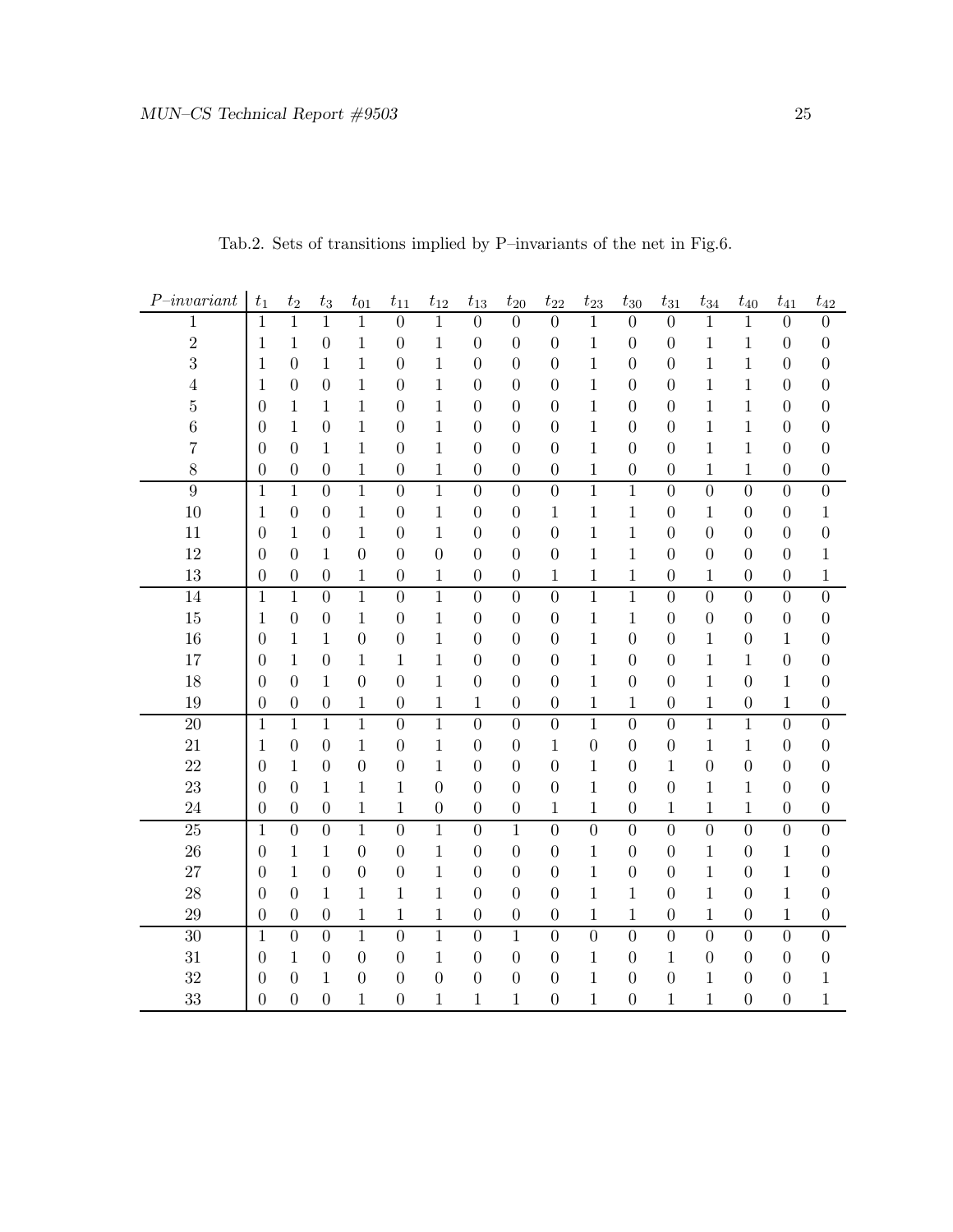Since all simple schedules are modeled by the same (colored) net (as shown in Fig.6), the same modeling net will also represent the composite schedules of a manufacturing cell. For example, to model a composite schedule A+B obtained by combining schedules A and B, two additional basic colors  $Ab$ ,  $aB$  and an auxiliary color  $ab$  should be introduced with the following occurrences of transitions (the occurrences of Ab correspond to part A of the schedule AB, while occurrences  $aB$  to part B of this schedule):

| arc                | Ab   | aВ   |
|--------------------|------|------|
| $(t_{12}, p_{22})$ | aB:1 | ab:1 |
| $(t_{23}, p_{33})$ | Ab:1 | ab:1 |
| $(t_{34}, p_{40})$ | Ab:1 | ab:1 |
| $(p_{22}, t_{22})$ |      | ab:1 |
| $(p_{33}, t_{30})$ |      | ab:1 |
| $(p_{40}, t_{42})$ | ab:1 |      |

so that the complete robot's path is  $(p_{04}, t_{01}, p_{11}, t_{12}, p_{22}, t_{22}, p_{33}, t_{34}, p_{40}, t_{42}, p_{22}, t_{23},$  $p_{33}$ ,  $t_{30}$ ,  $p_{04}$ ,  $t_{01}$ ,  $p_{11}$ ,  $t_{12}$ ,  $p_{22}$ ,  $t_{23}$ ,  $p_{33}$ ,  $t_{34}$ ,  $p_{40}$ ,  $t_{40}$ ,  $p_{04}$ ). Systematic generation of such composite schedules and their analysis need to be investigated in greater detail.

# CONCLUDING REMARKS

A systematic approach to modeling and analysis of simple and composite schedules for a large class of manufacturing cells is proposed and is illustrated by example schedules for a 3–machine cell. The derived net models are composed of a relatively small number of conflict–free (for simple schedules) and free–choice (for composite schedules) subnets, which can easily be determined by net invariants.

Invariant analysis of net models provides performance characteristics (the throughput or the average cycle time) in symbolic form which means that specific values of performances can easily be obtained by evaluating the symbolic results for specific values of parameters (i.e., symbols), and then the best schedule (i.e., the one with the smallest cycle time) can be selected to maximize the cell's performance.

Several simplifying assumptions were made during the derivation of Petri net models, e.g., the all parts are identical, that the robot travel times between adjacent machines are the same, etc. It should be noted that all these assumptions were made to simplify the discussion and they can easily be removed by simple modifications of the presented approach. In particular, composite schedules can be used to describe scheduling problems when several different parts enter and leave the cell in one cycle. A decomposition of such a schedule into a number of simple components identifies operations performed om parts of different types. Different parameters can easily be associated with parts of different types because the corresponding operations are represented by independent transitions (see Fig.4 and 5),

The number of schedules (both simple and composite) increases very quickly with the number of machines, and the number of composite schedules also increases rather quickly with the the length of the schedule; for a 3–machine cell, there are 6 simple schedules, 34 different 2–schedules and 198 different 3–schedules. Instead of analyzing all these schedules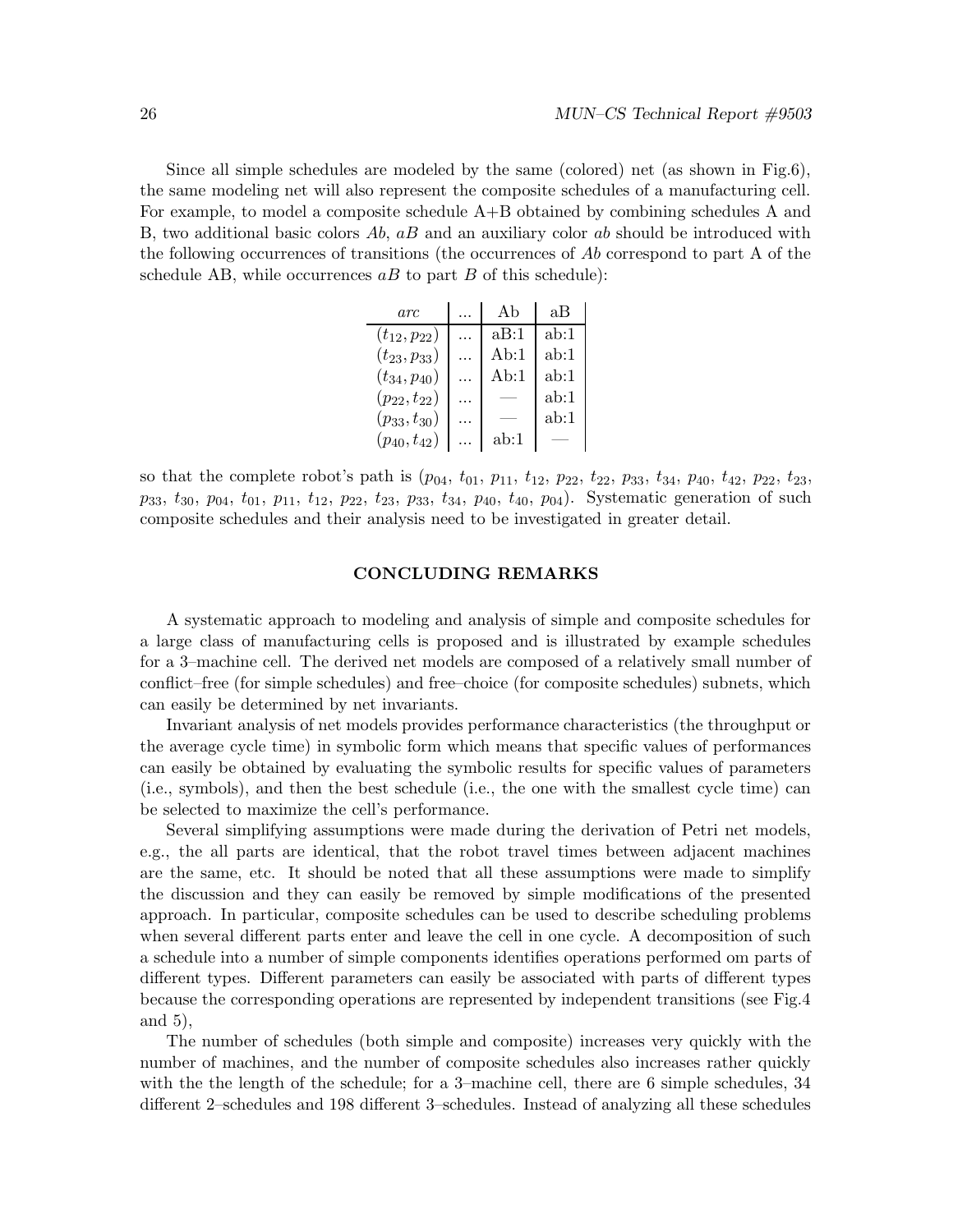one after another, a more general approach can be developed, using colored Petri nets for modeling the whole sets of schedules, with different colors representing different schedules.

The procedure of developing colored net models and then analyzing them can be automated. Since the number of schedules grows very quickly with the number of machines and the length of the schedules, new methods of analysis may be needed in which some reductions are performed at early stages of analysis in order to eliminate all those cases (i.e., schedules) which cannot affect the final results.

# R e f e r e n c e s

- [Cl83] Claybourne, B.H.: "Scheduling robots in flexible manufacturing cells"; CME Automation, vol.30, no.5, pp.36–40, 1983.
- [DH90] Dixon, C., Hill, S.D.: "Work–cell cycle–time analysis in a flexible manufacturing system"; Proc. Pacific Conf. on Manufacturing, Sydney–Melbourne, Australia, vol.1, pp.182–189, 1990.
- [Ha72] Hack, M.: "Analysis of production schemata by Petri nets"; Project MAC Technical Report TR–94, 1972.
- [Hi89] Hillion, H.P.: "Timed Petri nets and application to multi-stage production system"; in: Advances in Petri Nets 1989 (Lecture Notes in Computer Science 424); pp. 281– 305, Springer Verlag 1989.
- [Je87] K. Jensen, "Coloured Petri nets"; in: "Advanced Course on Petri Nets 1986" (Lecture Notes in Computer Science 254), G. Rozenberg (ed.), pp.248–299, Springer Verlag 1987.
- [KJ87] Krueckeberg, F., Jaxy, M.: "Mathematical methods for calculating invariants in Petri nets"; in: "Advances in Petri Nets 1987" (Lecture Notes in Computer Science 266), G. Rozenberg (ed.), pp.104-131, Springer Verlag 1987.
- [MS82] Martinez, J., Silva, M.: "Simple and fast algorithm to obtain all invariants of a generalized Petri net"; in: "Applications and Theory of Petri Nets" (Informatik Fachberichte 52); pp.301–310, Springer Verlag 1982.
- [Mu89] Murata, T.: "Petri nets: properties, analysis and applications"; Proceedings of IEEE, vol.77, no.4, pp.541–580, 1989.
- [Re85] Reisig, W.: "Petri nets an introduction" (EATCS Monographs on Theoretical Computer Science 4); Springer Verlag 1985.
- [S3BK92] Sethi, S.P., Sriskandarajah, C., Sorger, G., Blazewicz, J., Kubiak, W.: "Sequencing of parts and robot moves in a robotic cell"; Int. Journal of Flexible Manufacturing Systems, vol.4, pp.331–358, 1992.
- [Su85] Suri, R.: "An overview of evaluative models for flexible manufacturing systems"; Annals of Operations Research, vol.3, no.1, pp.3–21, 1985.